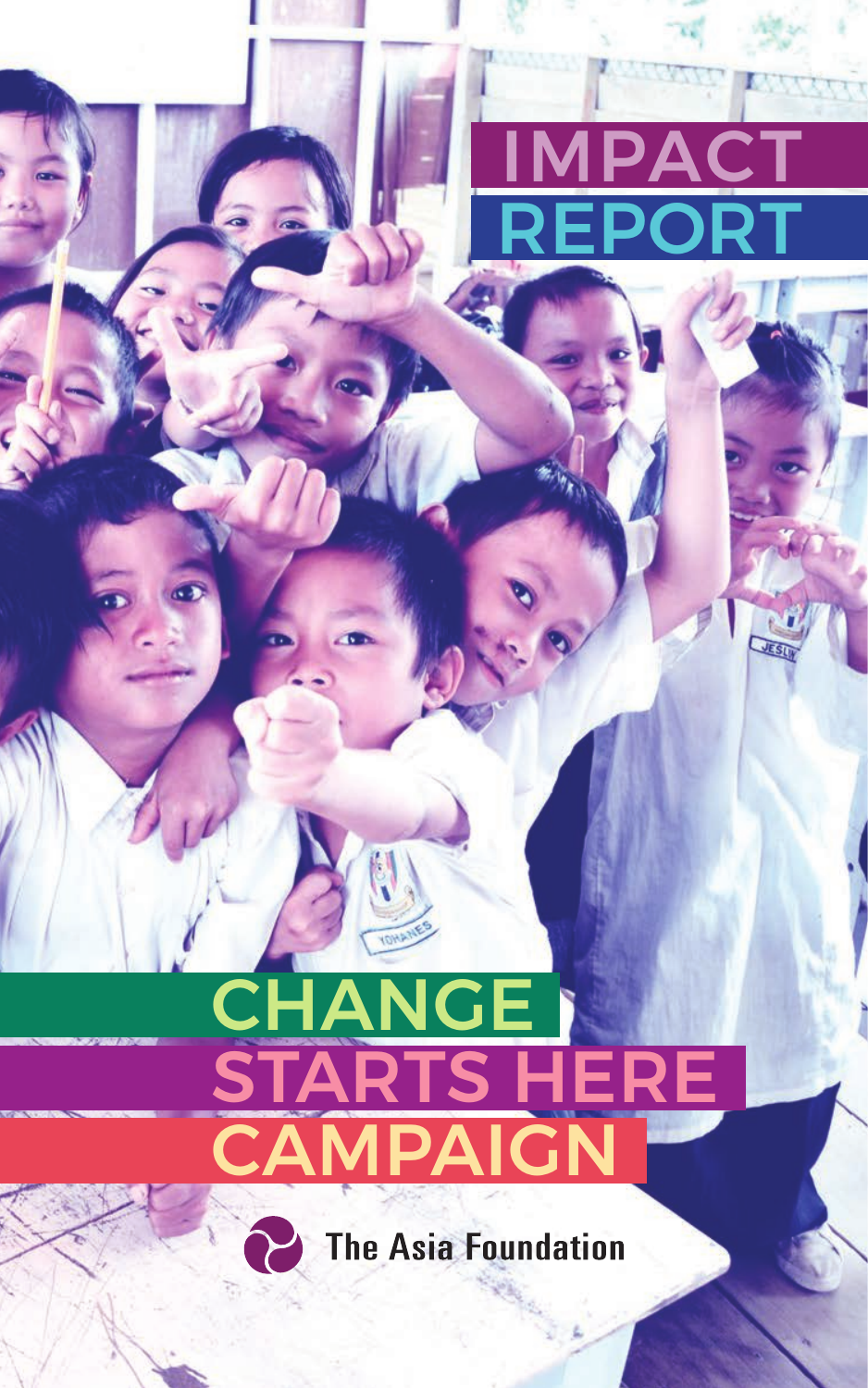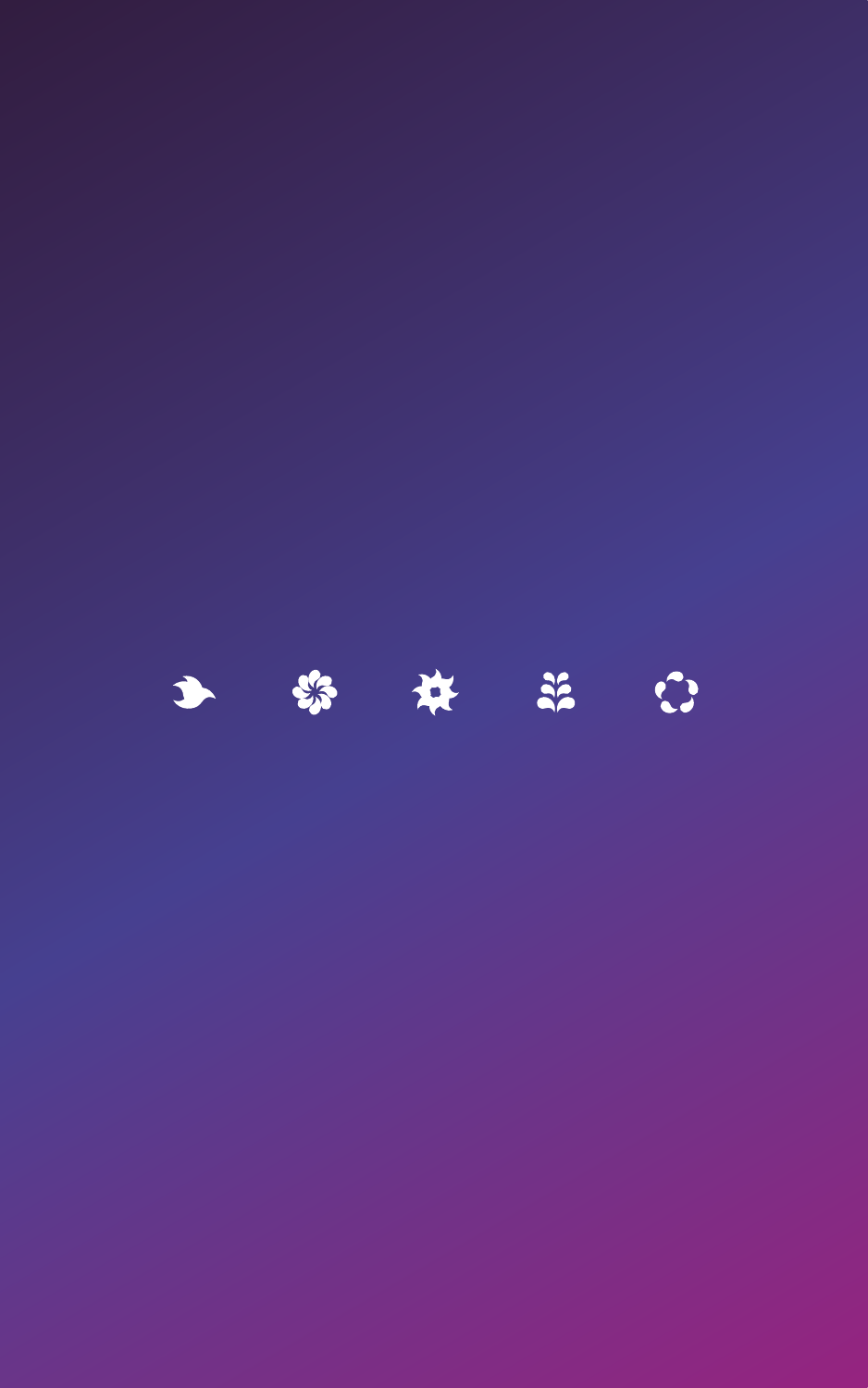## A MESSAGE OF GRATITUDE

The Asia Foundation launched an ambitious \$50M *Change Starts Here* campaign in 2016 to support the Foundation's life-enhancing programs and sustain the impact of our work long into the future. Thanks to the extraordinary support of the Foundation's donors and Trustees, we recently surpassed the \$50M fundraising goal a year ahead of schedule. The successful campaign has made The Asia Foundation stronger, more resilient and responsive in meeting the evolving challenges across Asia.

### THANK YOU FOR YOUR GENEROUS SUPPORT

Thank you for powering The Asia Foundation's mission to improve lives and expand opportunities. Your investment has created opportunities for young people in remote and turbulent places; empowered women and girls to secure equal education and brighter, more meaningful futures; and equipped Asia's next generation of leaders with skills to solve the critical issues facing Asia. In these pages, we share inspiring stories that your philanthropy has made possible—each a glimpse of the change you have catalyzed.

## LOOKING AHEAD

While we pause to reflect on the positive impacts of the *Change Starts Here* campaign, the work of The Asia Foundation continues. As geopolitical winds shift, wars rage, citizens endure the after-effects of a global pandemic, and our environment suffers, there is heightened urgency to this work. Working with partners across Asia, The Asia Foundation has a critical role to play in addressing these challenges.

Spanning more than seven decades and 20 countries, the work of The Asia Foundation remains at the forefront of Asia's development because of committed donors like you who take the long view. In the years ahead, the Foundation is poised to accelerate positive change through our deep local presence, hard-won expertise, and trusted partners on the ground. Thank you for being at the very heart of the *Change Starts Here* campaign.

David D. Arnold, *President* Tim Kochis, *Board Chair* Janet Montag, *Board Vice Chair* Kathleen Stephens, *Board Vice Chair*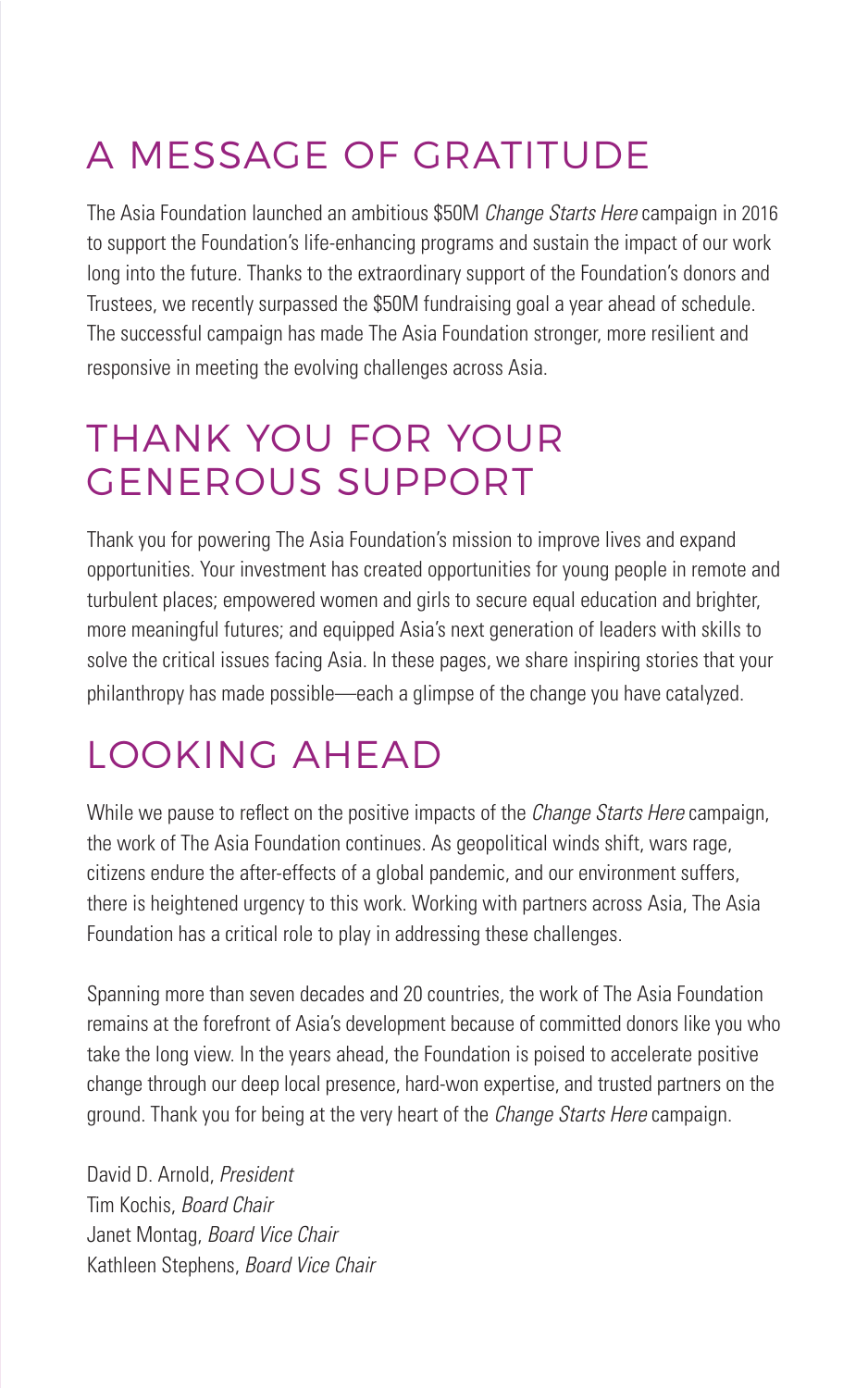# YOUR **GENEROUS** DD EQUIPPED LEADERS

Your contributions equipped 650 next-generation leaders, working in politics, human rights, energy, disaster management, gender equality, conflict resolution, and refugee services, with skills and networks to be powerful changemakers across the Asia Pacific.

# INSPIRED **MILLIONS**

Your support inspired millions of young learners with Let's Read, Asia's only free digital library: 8 million+ books read in 51 languages from 16 countries.

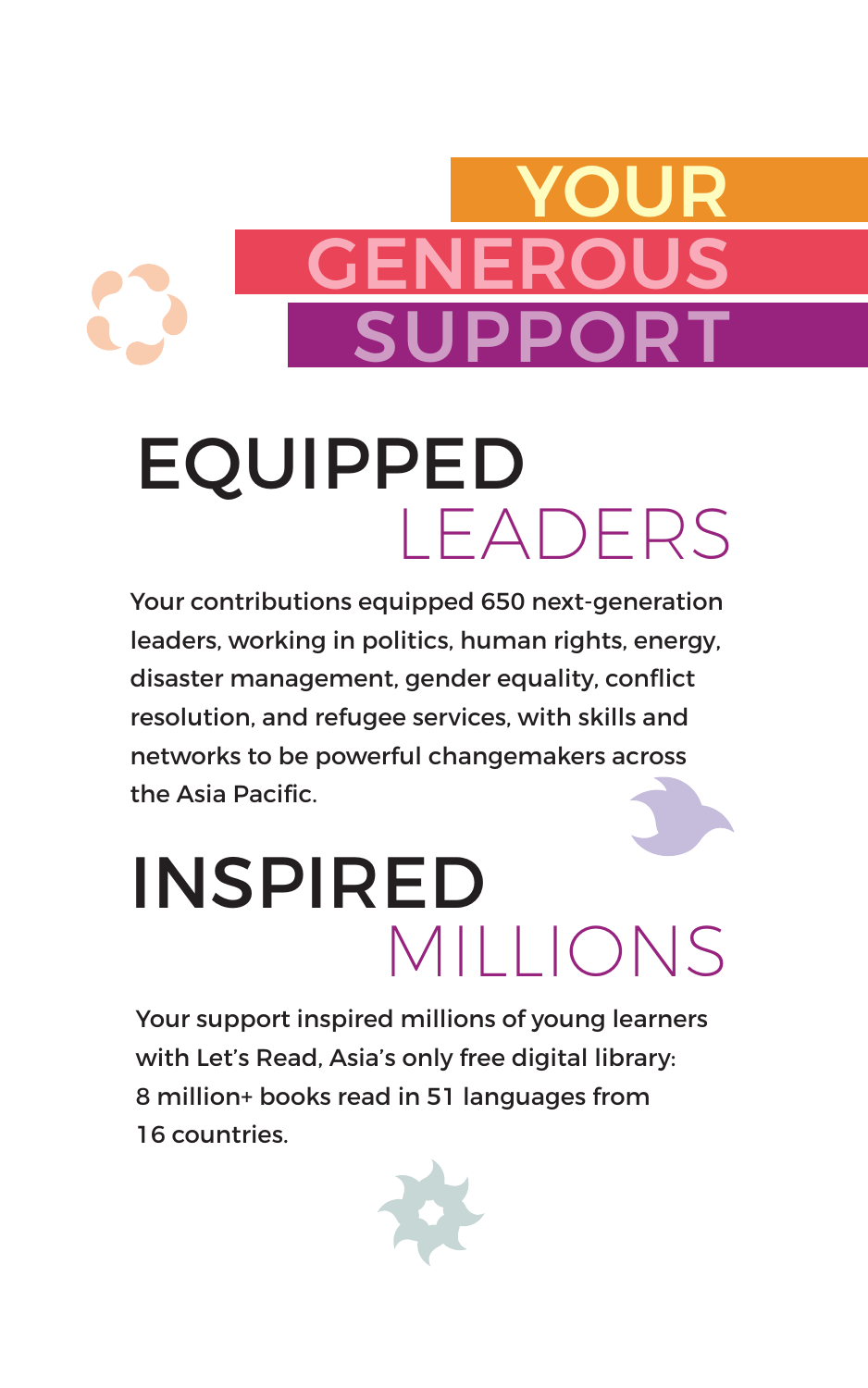# GROWTH ENSURED

Your donations ensured 80,000 girls stay in school, trained tens of thousands of women to run for office, supported thousands of women entrepreneurs to start and grow their businesses, and educated a million women and girls about their legal rights across 15 countries.

# RIGHTS EXPANDED

Your aid expanded women's rights and security, economic empowerment, entrepreneurship, and educational opportunities in 15 countries.

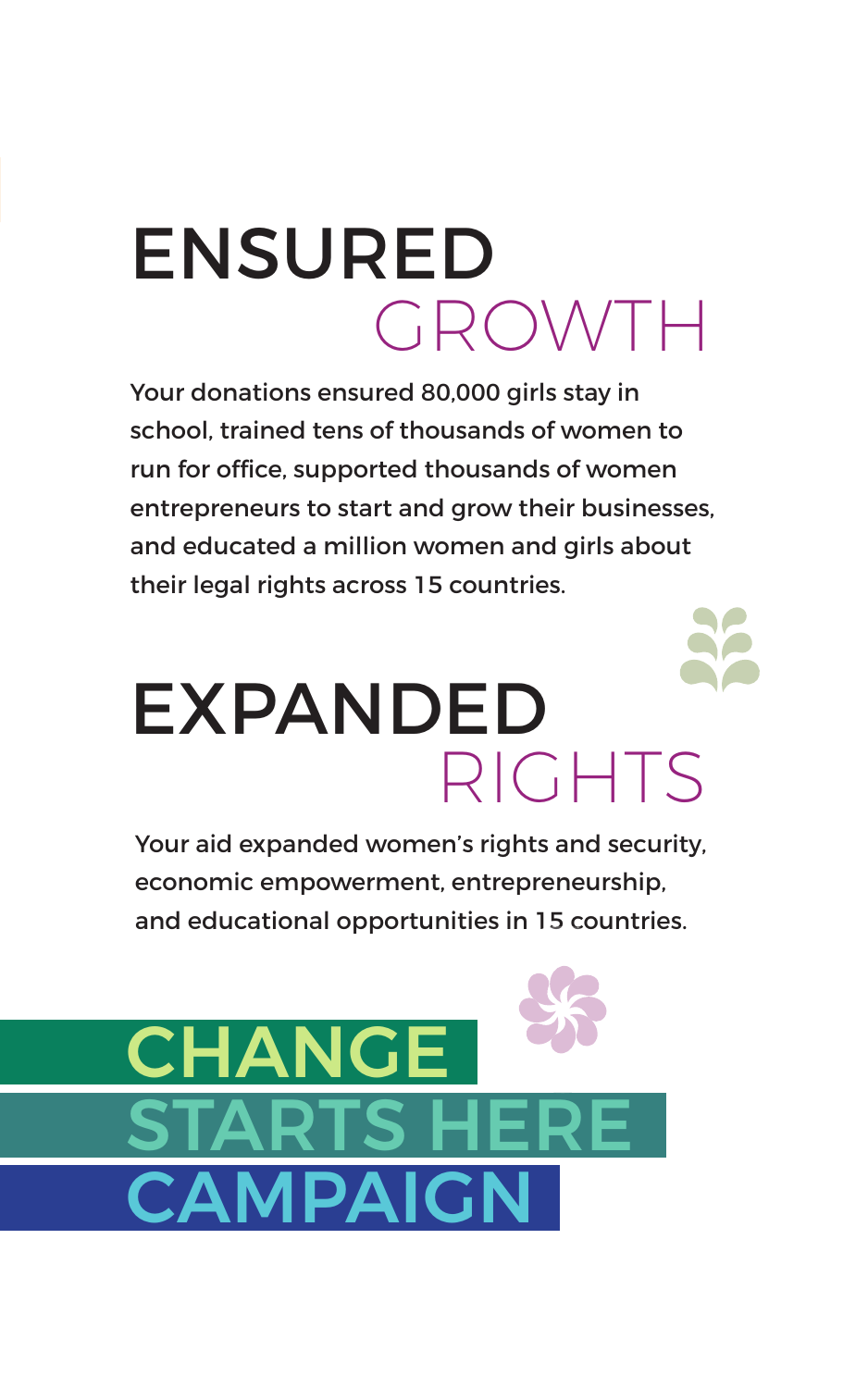## Expanding opportunities for women and girls

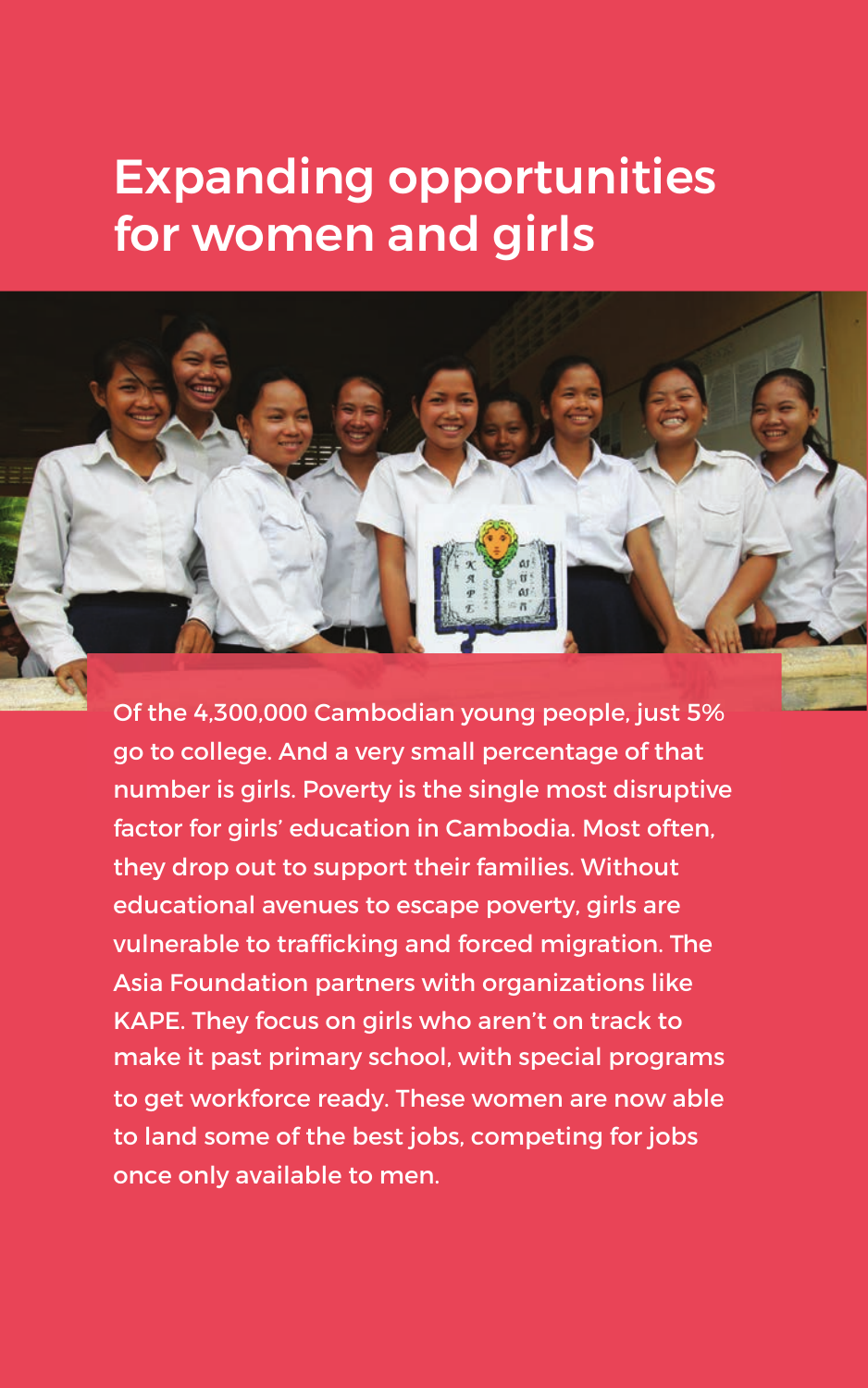



430 + 57 adolescent girls in secondary school

yo ung women university degrees



You made it possible for  $487$  women and girls in Cambodia to continue their education

 "Going to school wasn't in the cards for me. My brothers dropped out by Grade 9 because the school was so far away. But I wanted to go to school. When the neighbors saw me going to school, they said it was a waste of time, I should drop out and work in a factory. But by Grade 12, I passed my national exams. Now, I'm a fourth-year college student at Western University, my major is Public Administration."

—Sao Ma, *KAPE Scholar*



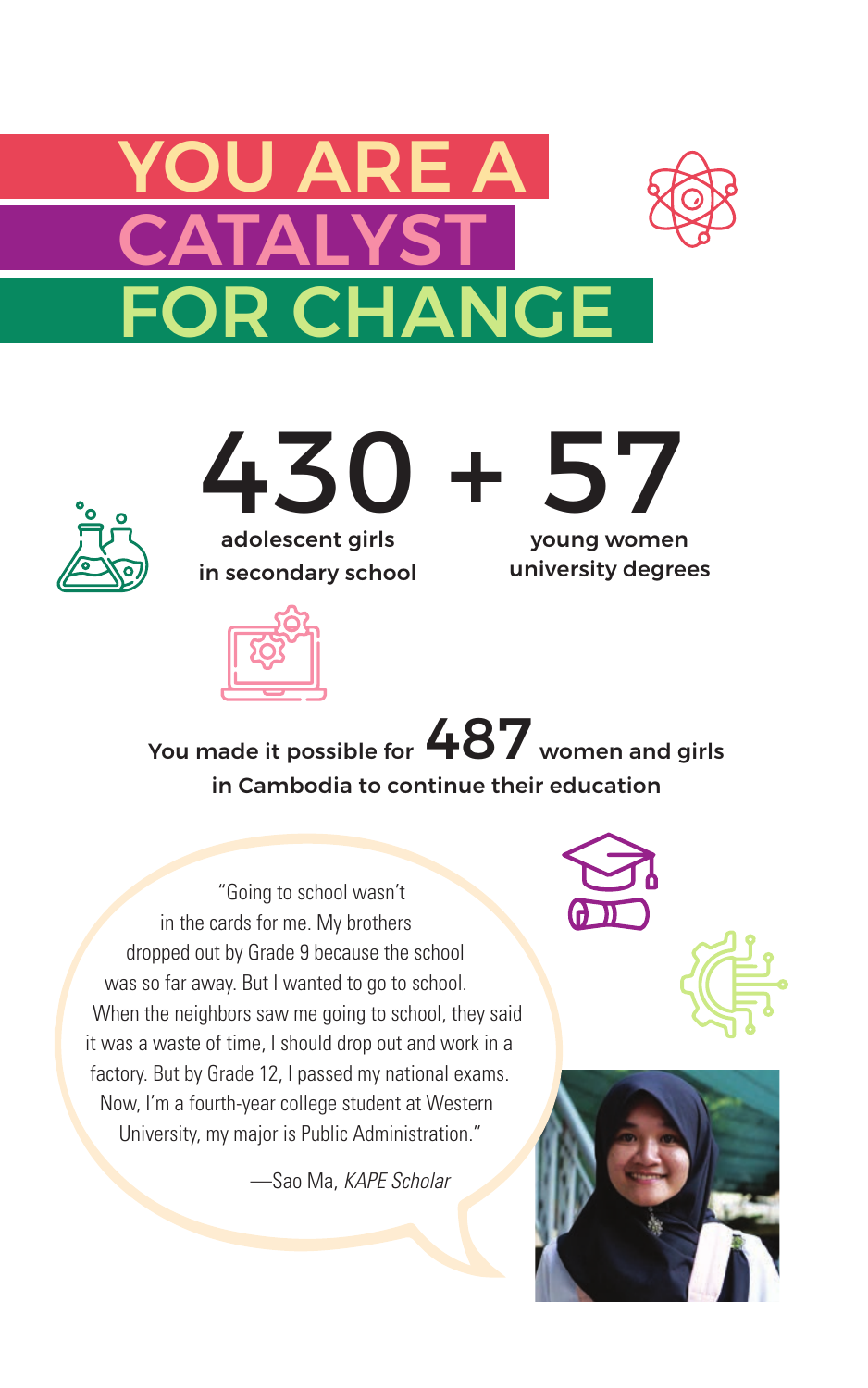

## Reading and thriving without limits

To thrive, kids need books in the languages they speak at home and in school. This is a simple idea but one that isn't being realized for millions of children in Asia, where there are more than 2,300 languages and widespread poverty. Kids become strong readers and critical thinkers who can participate in diverse economies when they have access to books.









Let's Read, Asia's only free digital library, has grown rapidly to 16 countries and 51 languages. In just the last year, kids read 3.7 million books on the Let's Read platform.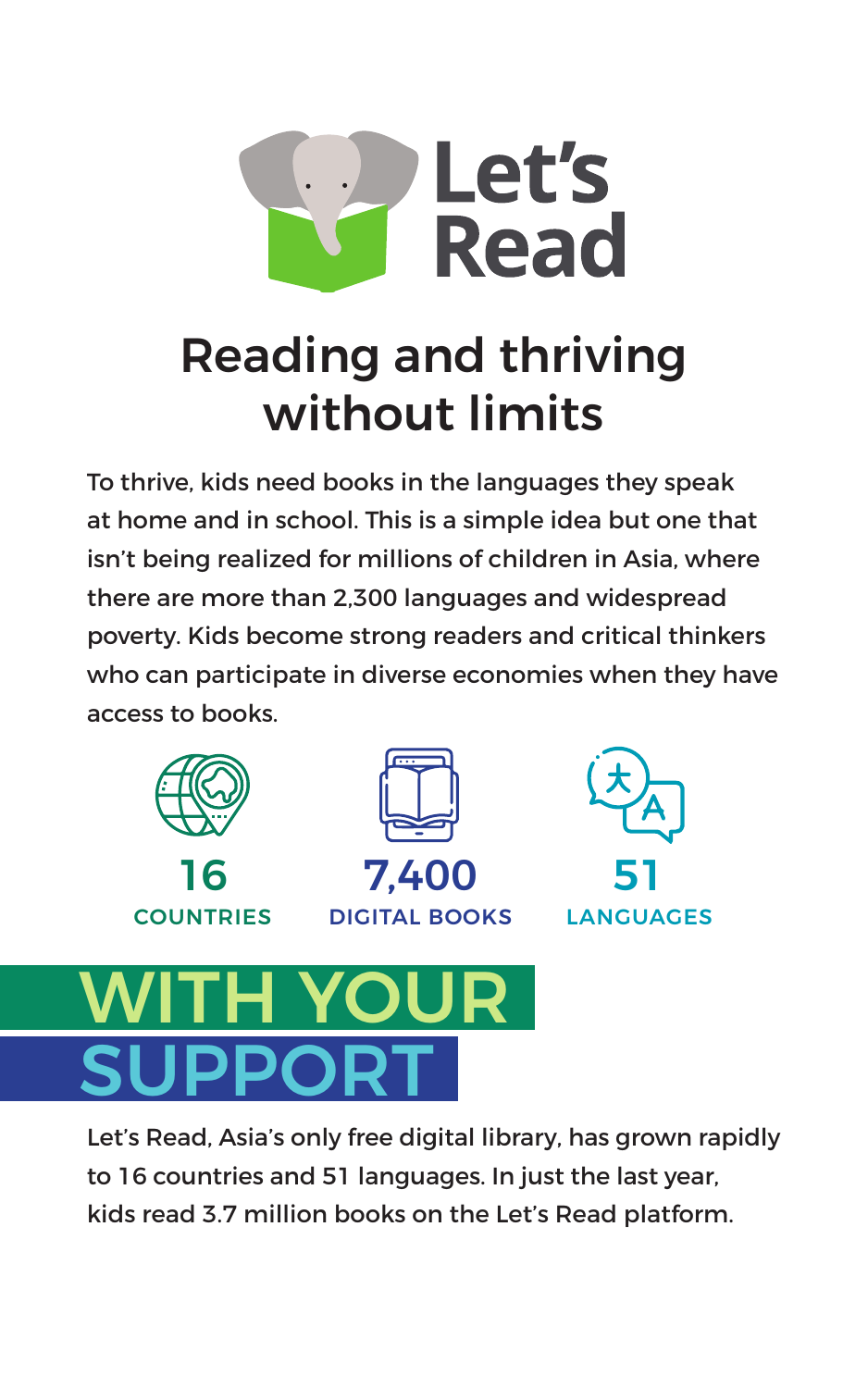

Six-year-old Bina is a typical Let's Read consumer. She has no access to printed books. Since Bina must often accompany her mother to work rather than attend school, they downloaded the Let's Read app. Now Bina has lots of books to spark her curiosity.

"As a young person, and as a mother, I think a lot about the world that we live in and the world that I would want to pass down to future generations. This is a world that I think is improving, thanks to the work of The Asia Foundation, and will be a better place by the time we are passing it down to the next generation."

—Lin Jamison, *Asia Foundation Trustee*

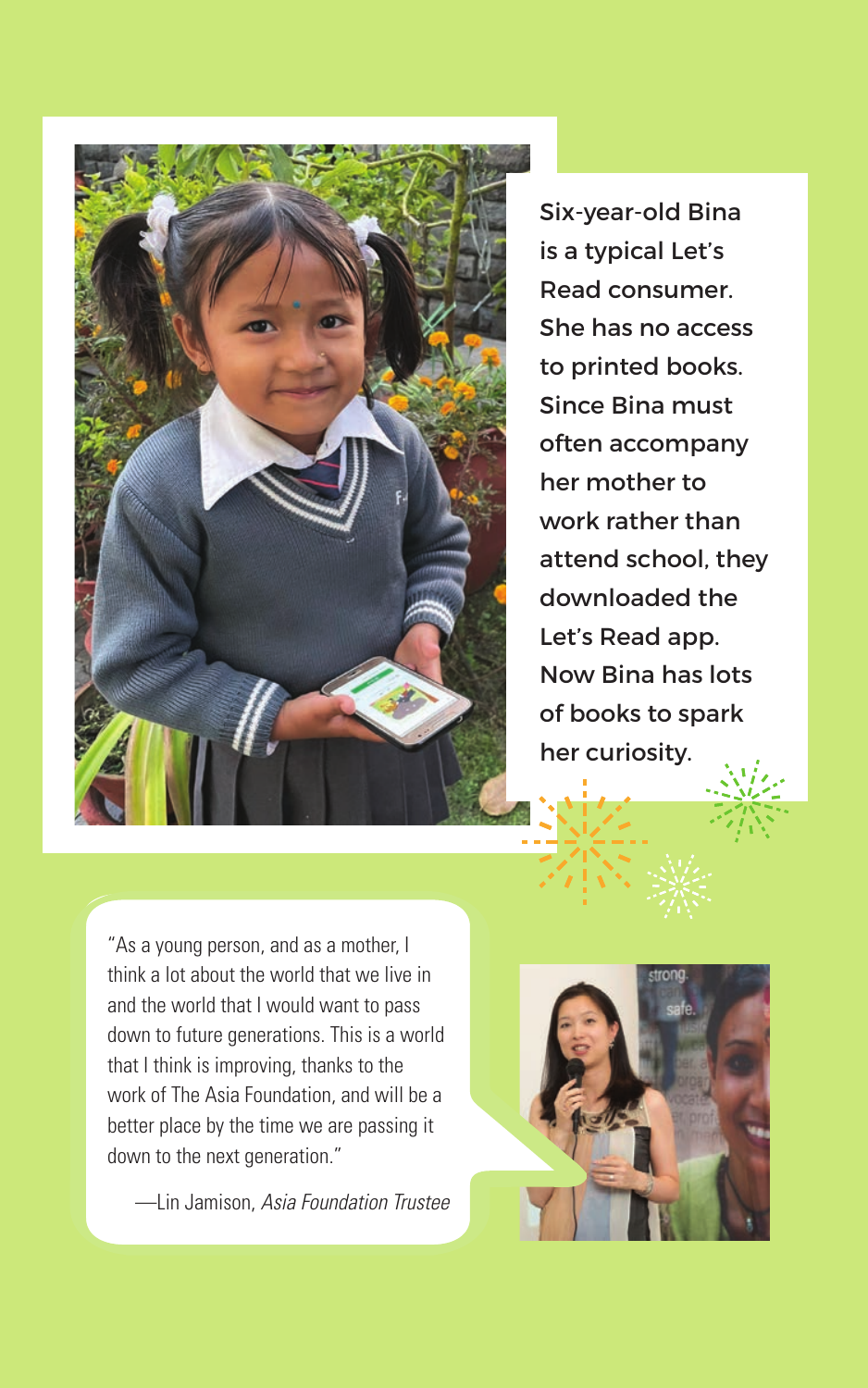## THE ASIA FOUNDATION Agile and responsive in crises

The Foundation's deep partnerships on the ground, local knowledge and networks ensured we could activate effective responses to critical challenges rapidly.

#### **CHALLENGE** > > > **RESPONSE**

When Covid-19 struck, economic stresses, lockdowns, and social isolation led to joblessness, hunger, despair, and a dramatic increase in gender-based violence.

We expanded 24-7 crisis hotlines and shelters to meet the rising needs and established a rapid response fund for women workers and entrepreneurs who suffered a loss of economic security.

#### **CHALLENGE** > > > **RESPONSE**

With the pandemic spreading quickly, thousands of children in Asia were at risk.

### We published *Covibook* and pushed it out widely on our free Let's Read digital library in multiple languages, ensuring kids across the region knew how to wash their hands, mask up, social distance, and how to stay safe in crowded settings.

#### **CHALLENGE** > > > **RESPONSE**

Disinformation on social media fueled violent conflict in diverse communities across Asia.

We supported civil society organizations across South and Southeast Asia in building resilient communities around tolerance, inter-faith and inter-ethnic understanding, and countering hate and extremism.

#### **RESPONSE**

#### **CHALLENGE** > > >

Devastating floods ravaged Timor-Leste in April 2021.

The Asia Foundation team assembled emergency supplies for distribution to flood- and landslideaffected areas, sending truckloads of food, bedding, temporary shelters, and sanitary materials to more than 500 displaced individuals from 70 families.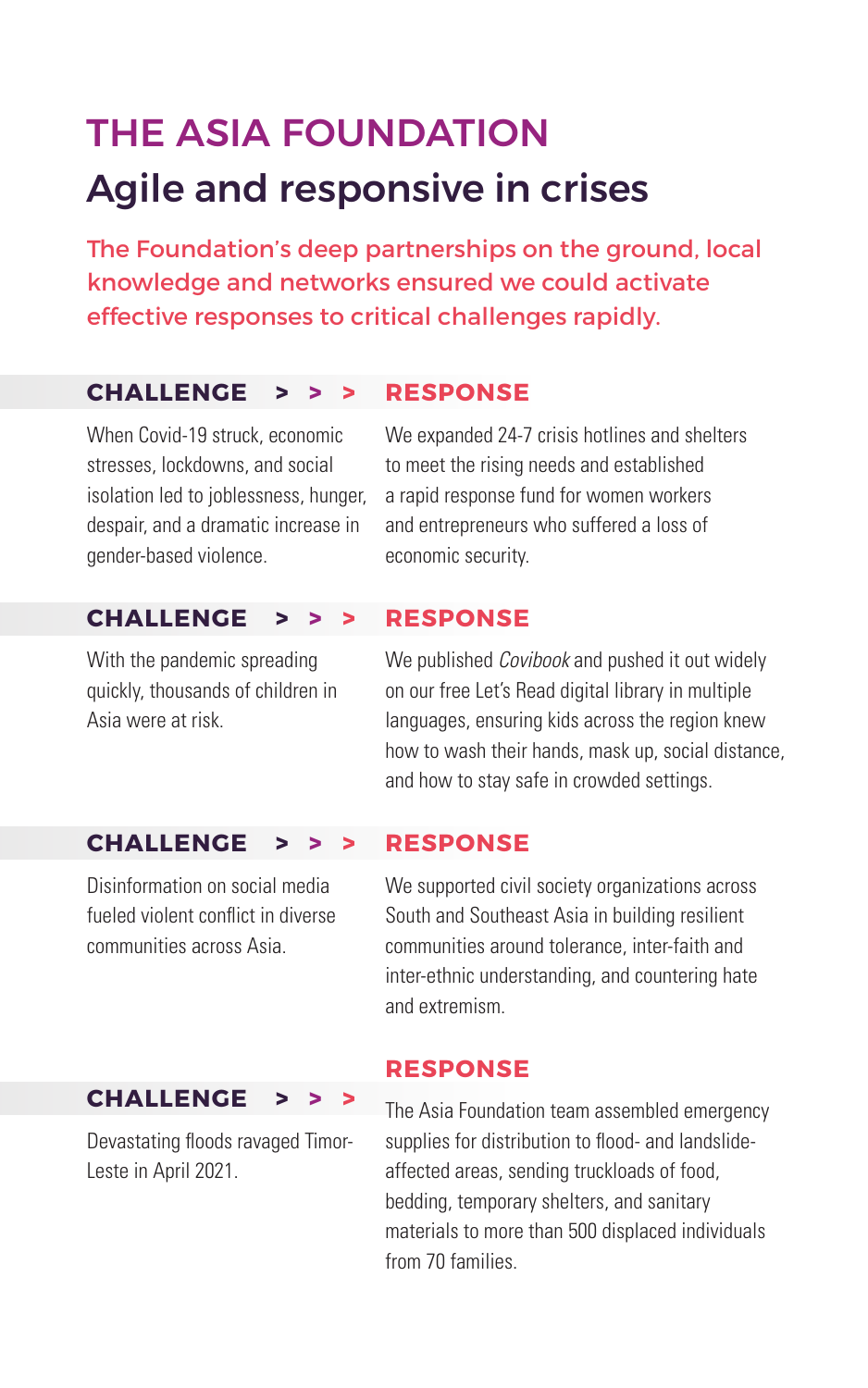#### **CHALLENGE** > > > **RESPONSE**

Many lost jobs and livelihoods due to Covid. New jobs demand digital skills, but much of the workforce lacks them.

We closed the digital gap for 200,000+ micro, small and medium business owners in Southeast Asia, providing digital skills training for workers grappling with the effects of the pandemic.

#### **CHALLENGE** > > > **RESPONSE**

to the Taliban in August 2021, our staff and partners in Afghanistan, who had worked to promote women's empowerment and access to education, were at risk.

When Afghanistan's government fell We secured visas to ensure at-risk staff and families were safe, and we continue to support our partners in Afghanistan as possible.



"It's almost 35 years ago that I started working in refugee camps, and The Asia Foundation was there beside me all the time working to provide resources for education, the key for success. It is one of the organizations that no matter what system comes and goes, they work. And that is the way we have to do it, because we don't always agree with a government, but we must help the people."

> **—Asia Foundation partner Sakena Yacoobi,** *CEO of Afghan Institute of Learning*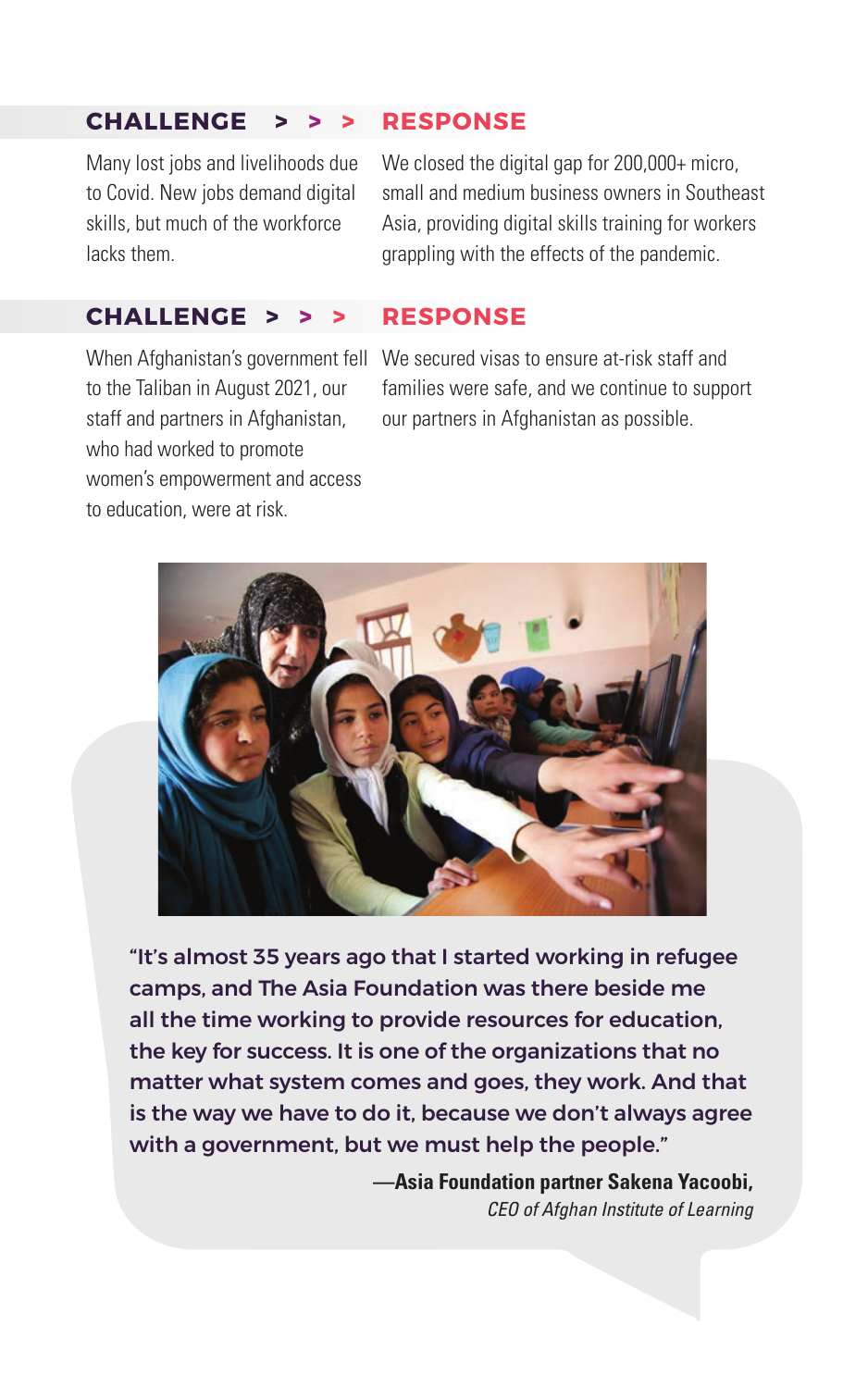### Leaders for a better world

One Asia Foundation Development Fellow is designing cutting edge green spaces to counter climate change: thoughtfully designed public parks that are creating livable cities and dramatically mitigating flooding and droughts that plague so many places in the world. Another is working with a social enterprise in the Indian Himalayas developing power plants to generate clean electricity from pine leaves. Another is painstakingly documenting the history of the Khmer Rouge in Cambodia, working directly with survivors of the atrocity to prevent similar crimes from happening in the future. These are the leaders of our future, and over the past decade, the Foundation has nurtured, shaped, and developed 94 future leaders who are now in positions of power addressing the critical issues facing Asia, the most dynamic region in the world. This year we launched LeadNext, a companion program expanding that training to include younger future leaders: 18-25 years olds.







94 EMERGING LEADERS ON THE FRONTLINES FROM 20 COUNTRIES SOLVING THE MOST PRESSING DEVELOPMENT CHALLENGES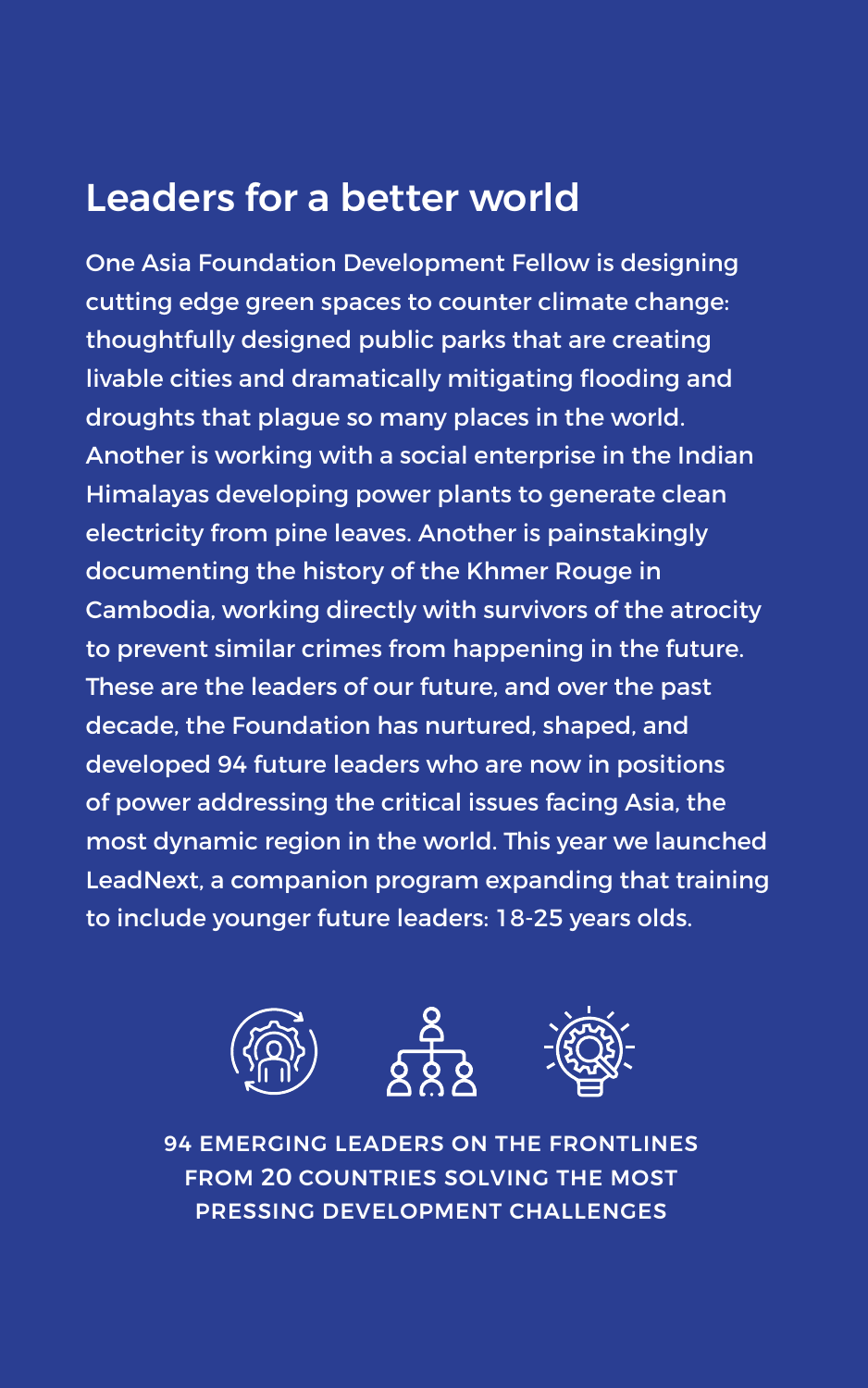## YOU ARE **BUILDING** FUTURE LEADERS

"What I love about The Asia Foundation especially is their LeadEx program—the training, and the support and nurturing of young leaders to bring us a better world."

> **—Yo-Yo Ma,** *World-renowned Cellist & Founder of Silkroad*



 "With profound changes transforming geopolitics, the global economic order, and social landscape, nothing is more imperative than preparing a new generation of globally minded leaders to address the most critical issues of our time. I chose to partner with The Asia Foundation to launch LeadNext because they are THE organization equipped to shape extraordinary future leaders of our time." — Amanda Minami**,** *donor*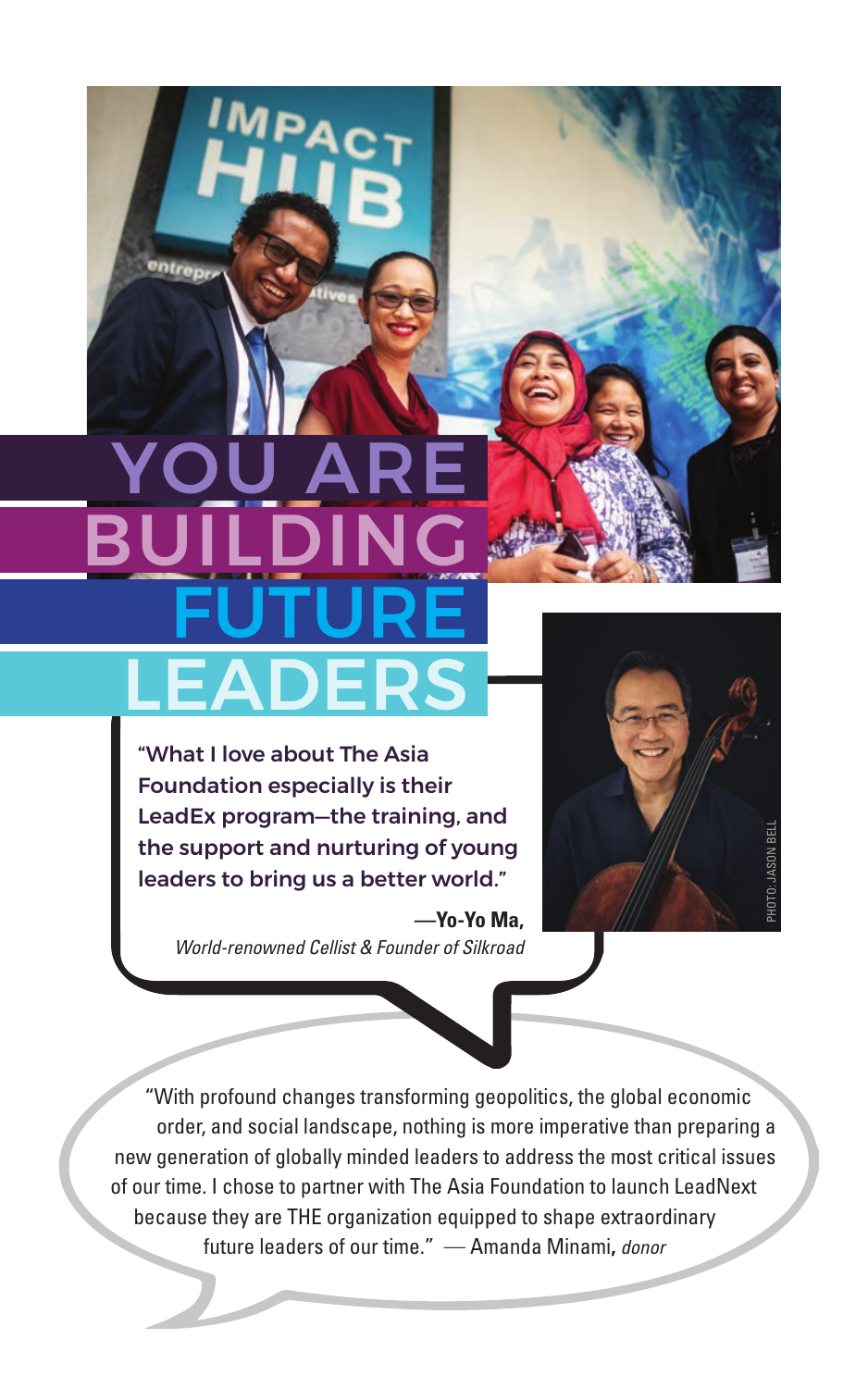### Bulldozing the digital divide in the wake of covid

Historically, forest land management in Indonesia resulted in conflicts, social injustice, and poverty, as the private sector crowded out indigenous villages. In 2022, we secured access to 25,500 hectares of forests and land for 1,000 women and girls in Indonesia and are supporting their management skills by training them in the forestry permit process, business decisionmaking, and expanding forest stewardship by developing nontimber forest products and creating eco-tourism villages.

"Women are effective stewards of Indonesia's forest resources. Our research and experience show when women are meaningfully involved in community forest management–it leads to increased household incomes, more sustainable forest governance, and greater gender equality. Our goal is to significantly enhance the role of women and girls in social forestry and create a scalable model that can be adapted across provinces, and eventually, countries, for equitable and sustainable economic and environmental outcomes."

—Asia Foundation's **Hana Satriyo**



Asia Foundation leaders Margaretha Tri Wahyuningsih, Alam Surya Putra, Hana Satriyo, and Sandra Hamid are overseeing the women's forestry program in Indonesia.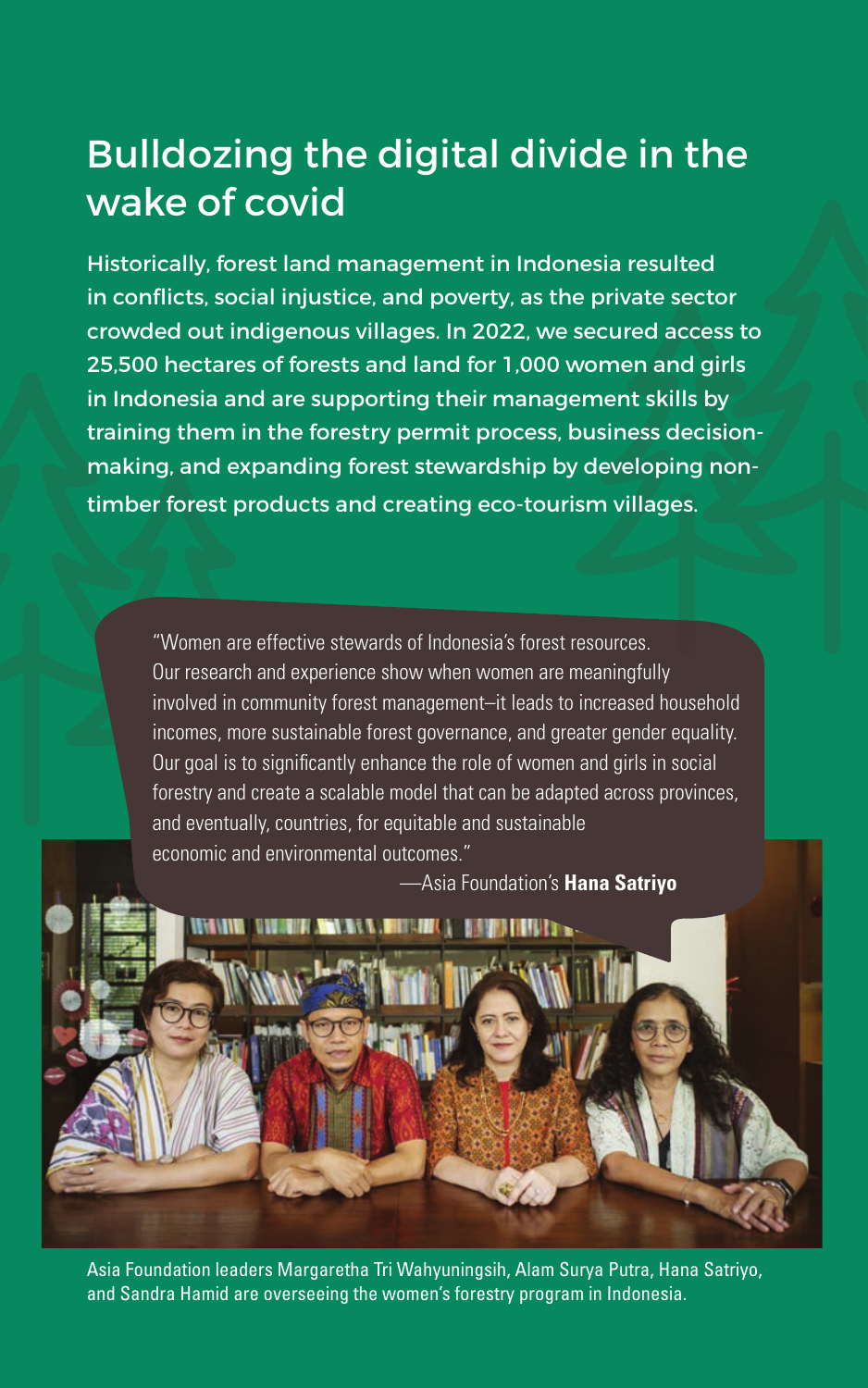"The Asia Foundation stands out from other organizations in the depth of its local expertise in addressing Asia's most pressing challenges. They've been doing work on the ground for nearly 70 years, so they know the local landscape. They have built the trust of authorities and governments and have powerful programs to improve lives in Asia."



 **—Janet Montag,** *Asia Foundation Vice Chair of the Board*

## **YA** AKING AN IMPACT

Go Digital ASEAN provides crucial digital skills to jobseekers like these in the Philippines.

"Small and medium enterprises (SMEs) are the backbone of Southeast Asia's economy but have been the hardest hit by Covid-19. There is a pressing need to help them recover and rebuild. At Google.org, Google's philanthropic arm, we are proud to support The Asia Foundation's Go Digital ASEAN initiative endorsed by the ASEAN Secretariat, highlighting the importance of equipping SMEs from rural areas with relevant digital training and mentoring, along with the online resources they need to navigate the pandemic."

**—Jacquelline Fuller,** *President of Google.org*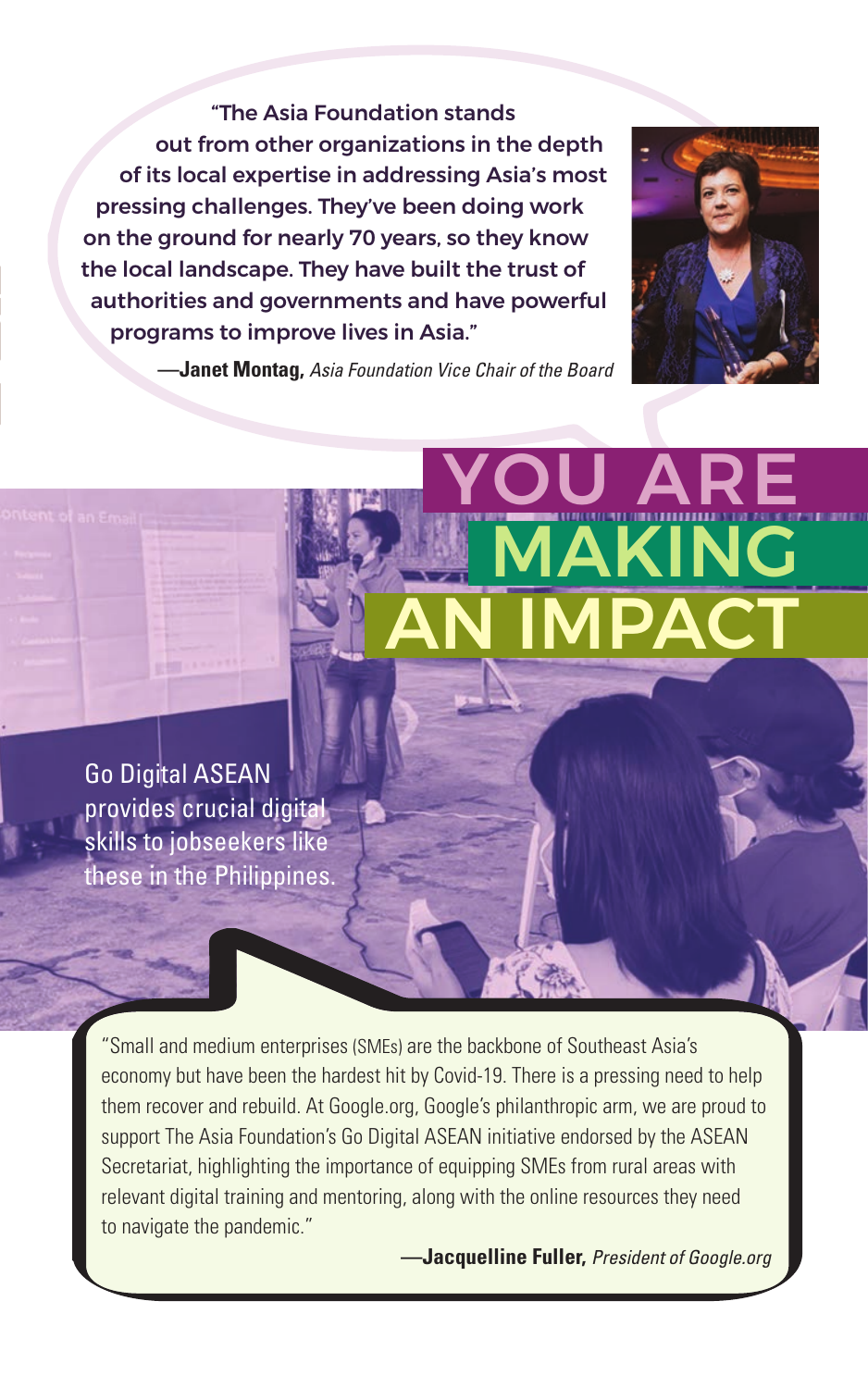#### CAMPAIGN DONORS

**Cumulative donations made from 10/1/2015 to 12/31/2021**

#### INDIVIDUALS

#### **\$1,000,000+**

Jerome and Thao Dodson Janet and Tom Montag Haydn Williams

#### **\$250,000 - \$999,999**

Elizabeth Economy and David Wah Walter J. Frost Reuben and Robin Jeffery, III Stephen and Choongja Kahng Chien Lee William and Sally Neukom Missie Rennie and Zach Taylor

#### **\$100,000 - \$249,999**

Terrence B. Adamson and Ede Holiday L. Brooks and Laura Marks Entwistle Winnie C. and Michael Feng Lin and Stephen Jamison S. Timothy Kochis and Penelope Wong Chong-Moon and Reiko Takahashi Lee James and Diana McCool Masako and James Shinn Suzanne E. Siskel Deanne Weir

#### **\$50,000 - \$99,999**

Miya Ando Michael H. and Roberta Armacost David D. and Sherry Arnold Debby Carter and CJ Conroy Ernest and Jean Howell Bill Kim Sydnie Kohara and George Laplante Hee-Jung and John Moon Susan J. Pharr Kazuko Saito Lucinda Watson Masamoto Yashiro

#### **\$25,000 - \$49,999**

Andrew and Aphrodite Baptiste Lana Condor William H. Draper, III

Theodore and Karen Eliot Theodore L. Eliot, Jr. Karen B. Elizaga and Jay Ptashek Stephanie Fahey Kim Fennebresque Markos Kounalakis David M. and Susan Lampton Franklin Lavin Moon Kook-Hyun Lauren and James F. Moriarty Kathleen Pike Sunder and Varna Ramaswamy Pat and John Rosenwald Deshi and Neil Singh Judith F. Wilbur Leo Wong and Valerie Wu Mindy L. Ying Alice Young and Tom Shortall Leyli Zohrenejad

#### **\$10,000 - \$24,999**

Thomas C. Barron Swati and Bharat Bhisé Robert Blake Mary Brown Bullock Jennifer Cabalquinto and Howard Joyce Gina Lin Chu Joan M. Cummins Connie K. Duckworth Laurette Feng Eileen Fisher Glen S. Fukushima William P. Fuller and Jennifer Beckett Priya Ghandikota and Nikhil Desai Michael J. Green and Eileen Pennington Melissa and Doug Hahn Laurette Hartigan Alex Hartigan James C. Hormel and Michael P. Nguyen Ta-lin and Joyce Hsu Karl F. and Meredith R. Inderfurth Kenneth I. Juster James A. Kelly John Kim Douglas and Carolyn Kirkpatrick Carlene Carrasco Laughlin Lucy Lee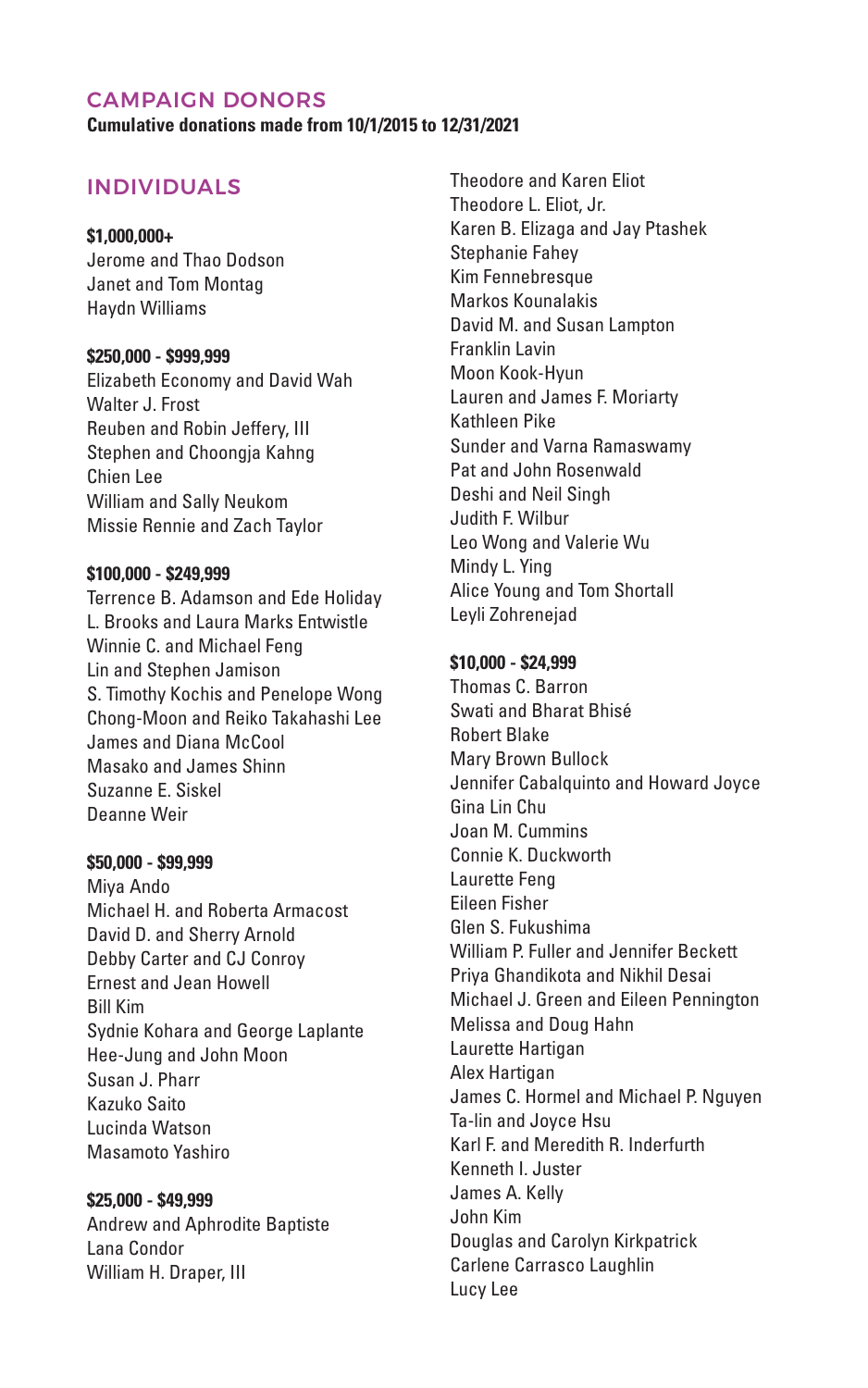Fred Levin Mark W. Lippert Peter Liu and Jackie Khor Liu Patricia M. Loui Lisa M. Lum Wendy O'Neill Ted Osius, III Shannon Pan and Paul Sargen Carol and Timothy Rattray Clinton and Janet Reilly John Rosenwald J. Stapleton Roy Nobuko Sakurai Teresita Schaffer Chad Shampine Ruby Shang Umbreen and Nauman Sheikh S. Mona and Ravi Sinha Radeepan Siva Paul S. and Mary Slawson Kathleen Stephens Phyllis C. Tien and D. Scott Smith Zara and David Tisch Linda Tsao Yang Nicholas C. and Elizabeth Unkovic Songyee Yoon Nadia Zilkha

#### **\$5,000 - \$9,999**

Iqbal Ahmad William L. Ball, III Susan L. Beningson Laurence W. Berger Ron D. Boring and Christine LeGrand Stuart and Kimi Casillas Ronnie C. Chan Cheng-Ling Chen Robert W. Chen Jong Kai Chin David Coulter Jean-Christophe de Swaan Karl and Ching Eikenberry Daniel F. Feldman Linda Filardi **Anand Gaijar** Patricia Garvey Barbara and Peter Georgescu Thomas M. Gottlieb and Carol A. Kirsh Naren and Vinita Gupta Adrienne Halper

Ann Hotung Carolyn Hsu-Balcer and Rene Balcer Agnes Hsu-Tang Betty W. Hung Carlton Rochell and Kathleen Kalista Debra S. Knopman Ken Krug and Andrea Scharf Shau-Wai and Marie Lam Daniel and Paige Lang Lan T. Le Clare E. Lockhart and Joel Rayburn Jacqueline R. Lundquist Farid Maqsudi Eduardo G. Mestre Judith B. Meyers Joseph Nellis and Ann Nellis So Yong Park and Brian Byun Michael J. Green and Eileen Pennington Mary Ann Peters Thomas and Shelagh Rohlen Joan D. Schneider Wendy Soone-Broder Alexander Soros Harry K. Thomas Marjorie Tiven Elena Toth Marsha J. Vande Berg Barbara Vogelstein Todd Wassel Tina Zonars

#### **\$2,500 - \$4,999**

Maria Anderson and Ronald J. Anderson Emily Arnold and Brendan Glackin Josie and Kow Atta-Mensah Theresa K. Balaran Effie Baram Howard L. and Janis Berman Ellen Boccuzzi William M. Carey Michael Wong and Emily Chang Daglar and Zeynep Cizmeci Margaret Liu Collins John and Julia Curtis Barry Duong Jennifer Fan Dean Fealk Elliot Feng Coni Frezzo Craig Fuehrer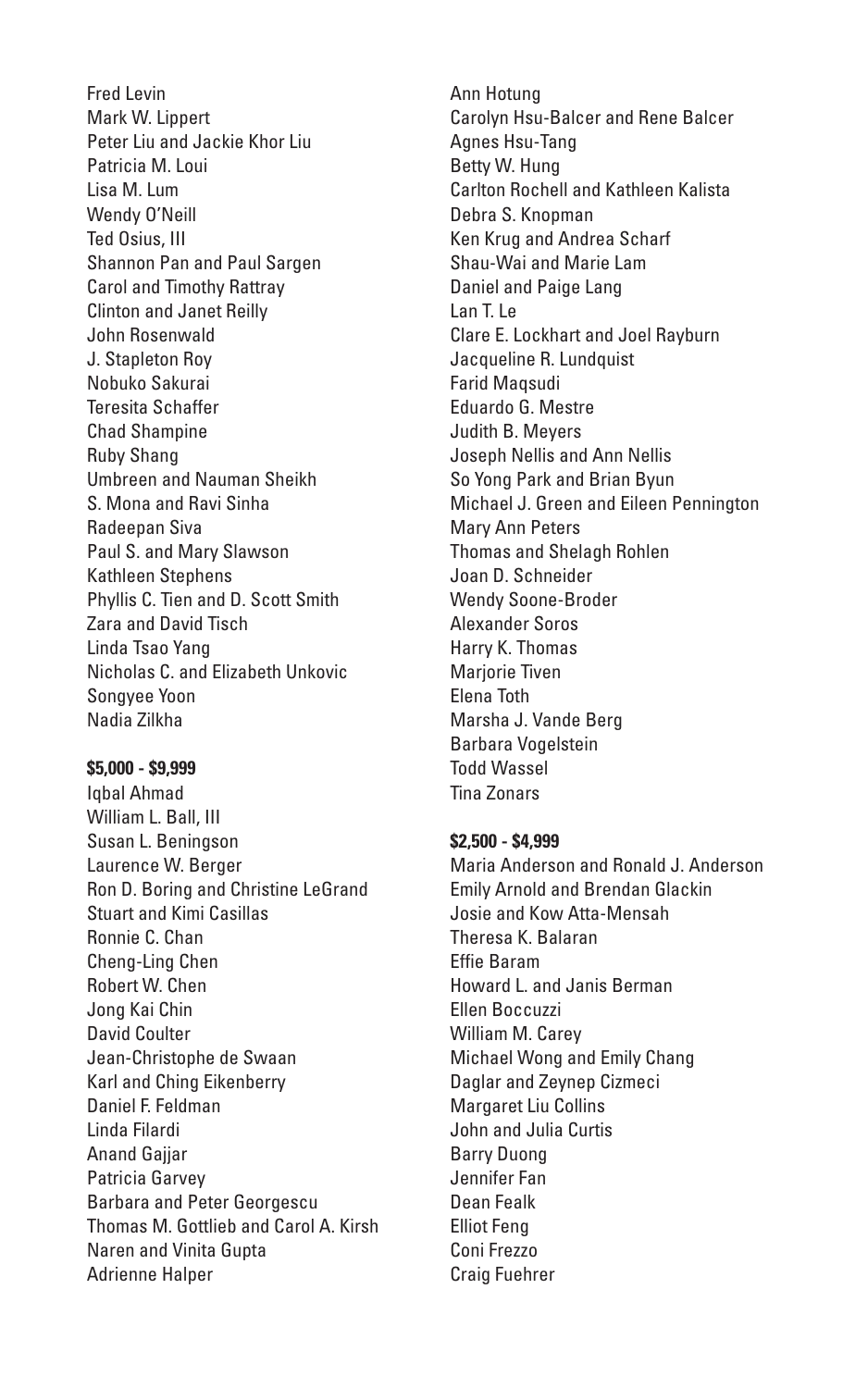Gauri and Nick Gidwani David Hamamoto Mary C. Haubold and Robert Condor Thomas H. Hines Doug Hirschhorn Ky Johnson Kathryn E. Johnson Lisa Kim James Lally Miyoung E. Lee Gerald Martin Jean Mou Theresa Nelson Joy Ou Amy and Greg Ovalle Carol Paik Jordyn Palos Joan Pierpoline and Chin Koock William Raiford Faye Sahai Motoko Sakurai Shannon Pan and Paul Sargen Shachi Shah Kristin Soong Rapoport Constance and Stephen Spahn Kejia Sun George and Barbara Sycip Kyoko Takahashi Lin Calvin Tse and Cynthia Zhang Maarten Van Horenbeeck Helge Weiner-Trapness Zhenyu Yao

#### **\$1,000 - \$2,499**

Dilip M. Advani Christiane Amanpour Susan Amin Maria Anderson and Ronald J. Anderson Mandy Au Yeung Arvind Balasundaram Jane Barnet Ralph Bartetzki Scott Beaumont Doris Bebb William P. Fuller and Jennifer Beckett Douglas and Louise Bereuter Arthur F. Bergh Ed Berkowitz Devika Bhise and Nicholas Gilson Millicent Bogert

Victor and Kate Boyd Cynthia Buckley Polly and Dan Weissman Noah Centineo Kenneth Chan Mark and Carolyn Chandler Ruth Chapman Michelle Jinxia Chen Amy Chen Samuel M. Chen Christine Cheng Cecelia H. Chu David Coleman Stephen T. Cooper and An T. Luu John Croizat Kathleen Crowell John A. and Josephine De Luca Jane Debevoise Rebecca and Maurice D'Lima Lien Do Michele Dominick Rob Dretler and Muffie Michaelson Robert A. Erck Bobby Etri Jonathan Farkas Patricia and Alexander Farman-Farmaian Leigh Ferst Shelley Floyd Amy R. Forbes John and Margaret Francis Badruun Gardi Buck Gee and Mary Hackenbracht Sandy Gelfond Jonathan Ghazarian Michael F. Gilligan John Gledhill Nancy Goldberg Vartan Gregorian David M. Gruppo Buck Gee and Mary Hackenbracht Yasuhiro Hagihara Elizabeth Hammer Liu Hangzhen Harry and Syaru Shirley Harding Mary Beth Harvey Richard and Beatrice Heggie Stephen B. Heintz Keith and Jackie Hennessey Marlene Hess Noeleen Heyzer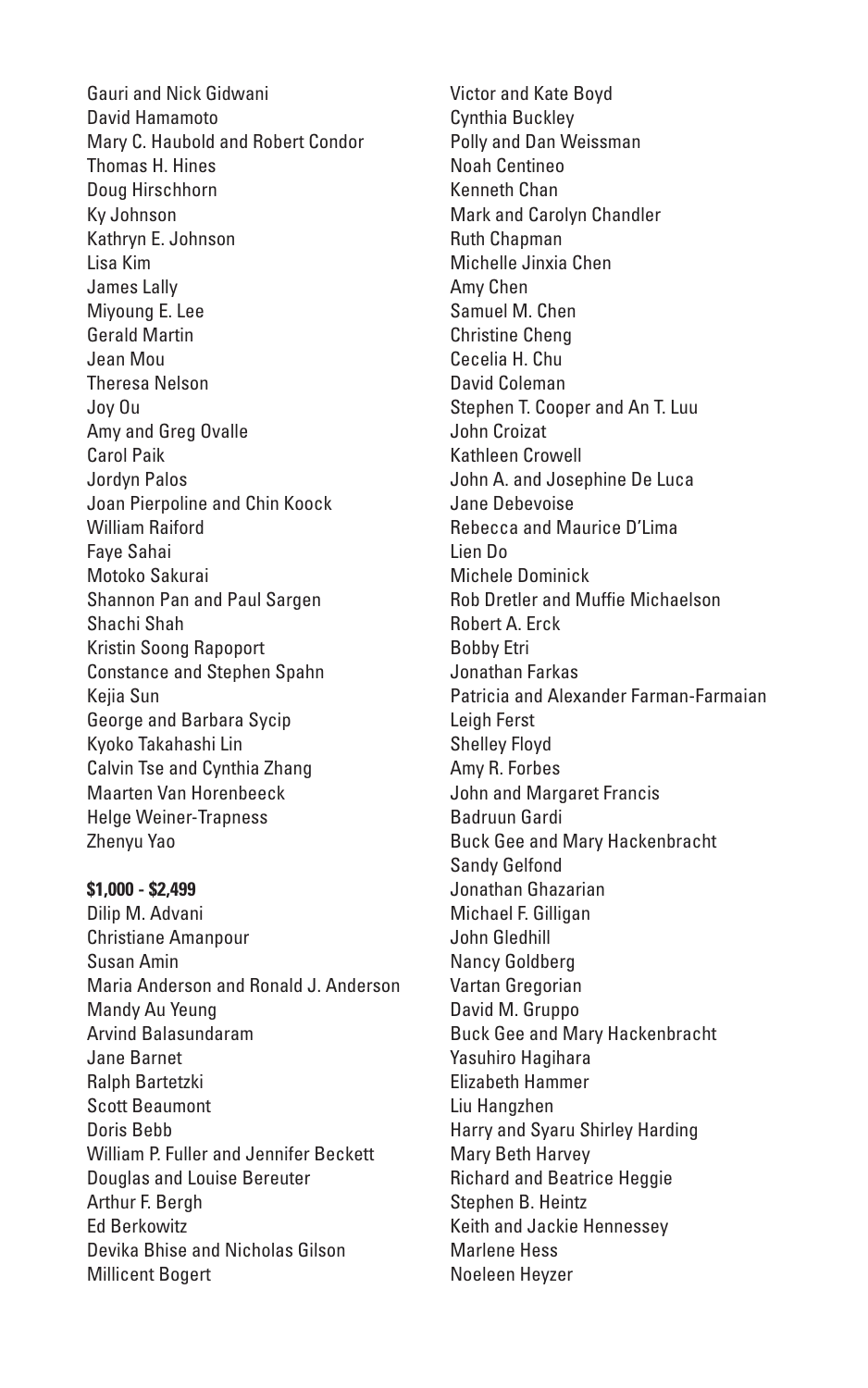Sandra Hoffen Karen Hsu Roger Huang Nina and Fraser Hunter Andrew Jacobs Wesley Jamison Erik and Elizabeth Jensen Lisa Johnson Gray Jones Emily Jones Pamela Joyce Anisha Kahai Virginia Kamsky Stacey Keare and John Hodge Erica Kesel Susan R. Kessler Shazia Khawaja Jeanie and Murray Kilgour Annee Kim Myoung-soo Kim Andrea Knorring Andrew Ko Michael K. Kobori Wega Koss John D. Lamb Carol Lee Ronald Leven Herbert Levin Hanson Li Tracy Tang Limpe and Stephen Limpe Jeff F. Lin Malvina Longoria Mee-Seen Loong Ruth Ma Kathryn and Grinling MacClelland Robert MacNaught Divya Mankikar and Daniel Wilson Maria Marihart Ryan McClead Amy McCombs Karen L. McDonald Janet A. McKinley Anne W. McNulty Joanne McPhee Mr. and Ms. Chaitanya Mehra Gillian and Eduardo Mestre Ingrid and Leland Miller Sun-Shik Min Joyce L. Moss Sai Mukkamala

Clare Muñana Aditya Nag Adil Najam Adil Nathani Teresa Nguyen Mimi Oka Herbie Ong Douglas H. Paal Dustin Palmer Katherine J. Park Gordon and Dailey Pattee Kari Pendoley Iromi Perera Aubrey Raimondi Ramesh Ramchandani William Rathgeber Kristin D. Rechberger David B. Rhoads Matt Rosen Peter and Margaret Rude Tim Sargen Peter O. Scannell Phillip Schaeffer Diane H. Schafer Christopher Schmicker Leslie Schweitzer Tuti Scott James Sederberg Laura Seyfarth Jane and Paul Shang Stephanie Sharp Louise Shimizu Michael Simeone Kathy Sloane Abigail Snoddy Amy Sorkin Jeffrey Sun John and Doris Sutter William E. and Mary T. Swing Bonnie Melville and Dan Terlouw F. D. Terry, Jr. Zara and David Tisch Genevieve Tom Naveen Trehan Gavin E. Tritt Pauline Tweedie Urvashi Vaid Melanne Verveer Prasanna Vibhute Lulu C. Wang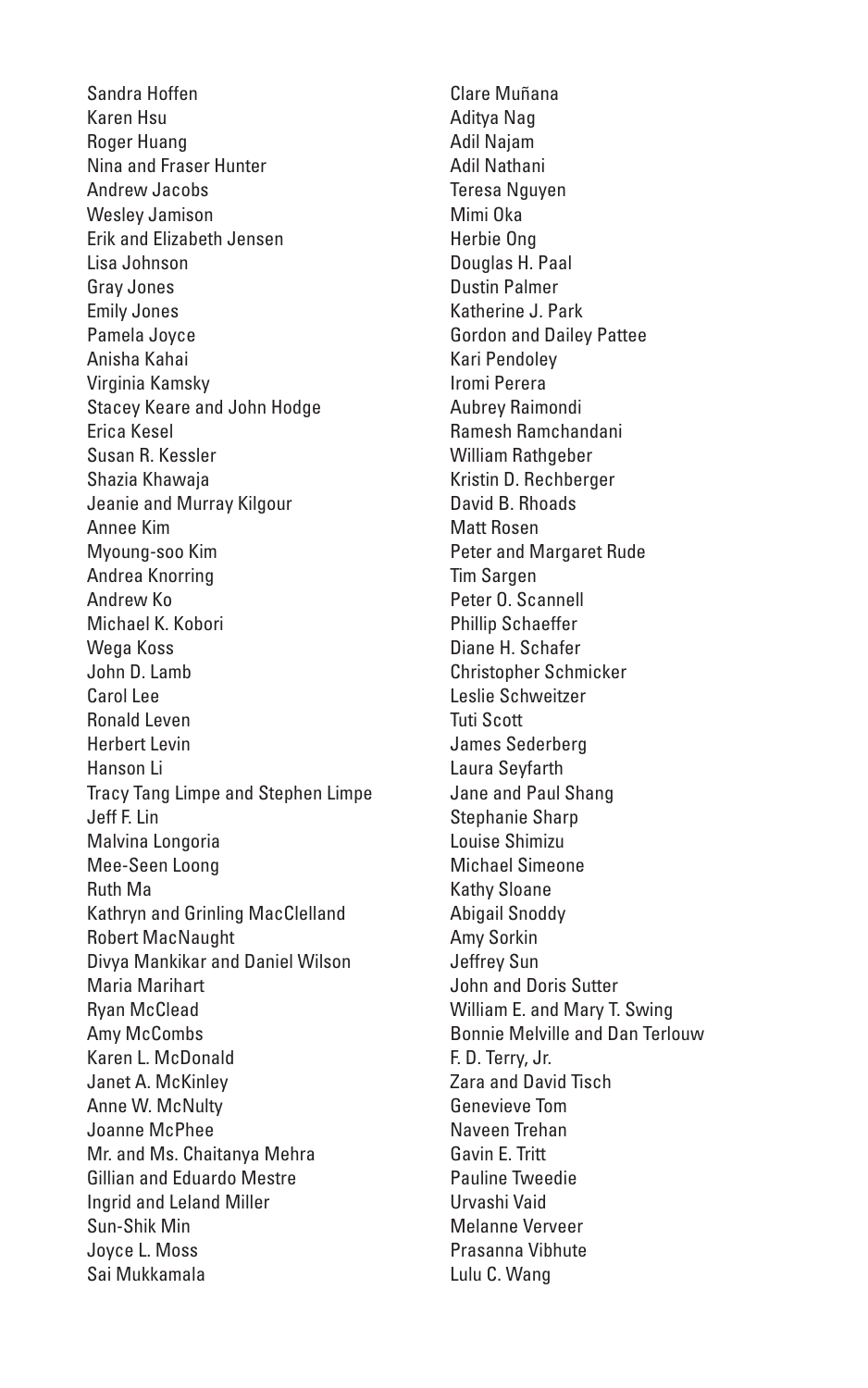Michael Wong and Emily Chang Anthony Xu Eva Xu and Roy Wang Henry Yan Elizabeth Yee Barbara and Robert Youngman Julie Yuan Min Zhang Cuifen Zhang

**\$500 - \$999** John K. Allen Tristan Almada Mark Barnes Kate Bartholomeusz Rebecca Benedict Rodney Berens John and Barbara Bohn Noah D. Boyens Marianna F. Brown Marc D. Browning Elizabeth Campbell Woojin Chae Kent Chen Roger Cheung Jaime Chua David Chun Ranjana Clark Susie Coliver Juliette Cottrill Anne E. Countiss Prentice Helen Cristofalo Mark and Linda Dalsin Anil Daryani Susan Delaney Nikita Desai and Raju Somani Anthony Dewell Ivan David Di Lernia Nicholas Dill David L. Dixon Mr. and Mrs. Larry D. Droppa / J.I. Foundation, Inc. Mary Elliott Interior Design Margi English Ronald and Sonia Ettinger Dianne Feinstein

Linda J. Fitz Eric Foster Donna Friedman Kenji Furushiro Wendell and Hilde Gerken Suresh Gidwani Thomas B. Gold Tracy Grathwohl Barbara Groth Pamela Ha Kelsey Harpham Julie Harris Lois Haubold Janet Haubold and Steve Calhoun Gordon R. Hein Anna Ruth Henriques Anne Hermans Mary C. Hoch William Hofmann Judith Holm John Hong Chwan-Hai Harold Hsiung Elizabeth Hudson Katherine Hunter Crisostomo G. Ibarra Charles James Sonali S. Jindal Susan Johnson Evan Jones Julie and Mike Joselyn Randy Jusuf Joan P. Kask Laura Kelley-Weakley Susan and David King Anand Kinkhabwala Peter L. Klein and Marcia R. Mitnick Deepanjana D. Klein Jake Kleiner Nathaniel Klipper Courtney and Nat Klipper Heidi Kreamer Chia-Saun Lai Ellen Laipson Andrew Lawrence Eric Lee Carolyn Lewis Shijun Liu Betsy Liu

Robert and Constance Loarie Brian Lofton Mariko Tanabe Lucas Ann Marie Ludlow Shannon Lutz John C. Lynn Lisa Maglio Brown Jeff Manchester Sabina Martyn Margaret S. McCreery Michael K. McQuay Suketu Mehta Geeta Mehta Chaitanya Metra Eva Monroe Monica Morse Deborah S. Mullins Smith Myung Rajat Nag Joe Newman and Rachel Freeman Trung Nguyen Glenn Nye Jonathan Olson Evangeline Ovanessian Anup Patel Nathan Pieri Edmond Quan Karina Quintanilla Robert Radtke Linda Raftree David Reid John Robinson Jay Rubenstein Alexandra Salzman Yukiko Sawano Diane Schwarz Sofia Shakil Kimberly A. Shariff Caroline N. Sidnam Eileen Simon Kanwaldeep Singh Kate and Ted Smith Steven Smith Paul Snyder Robert Sokolich Carol Sturman Robert Su Jon and Eileen Summers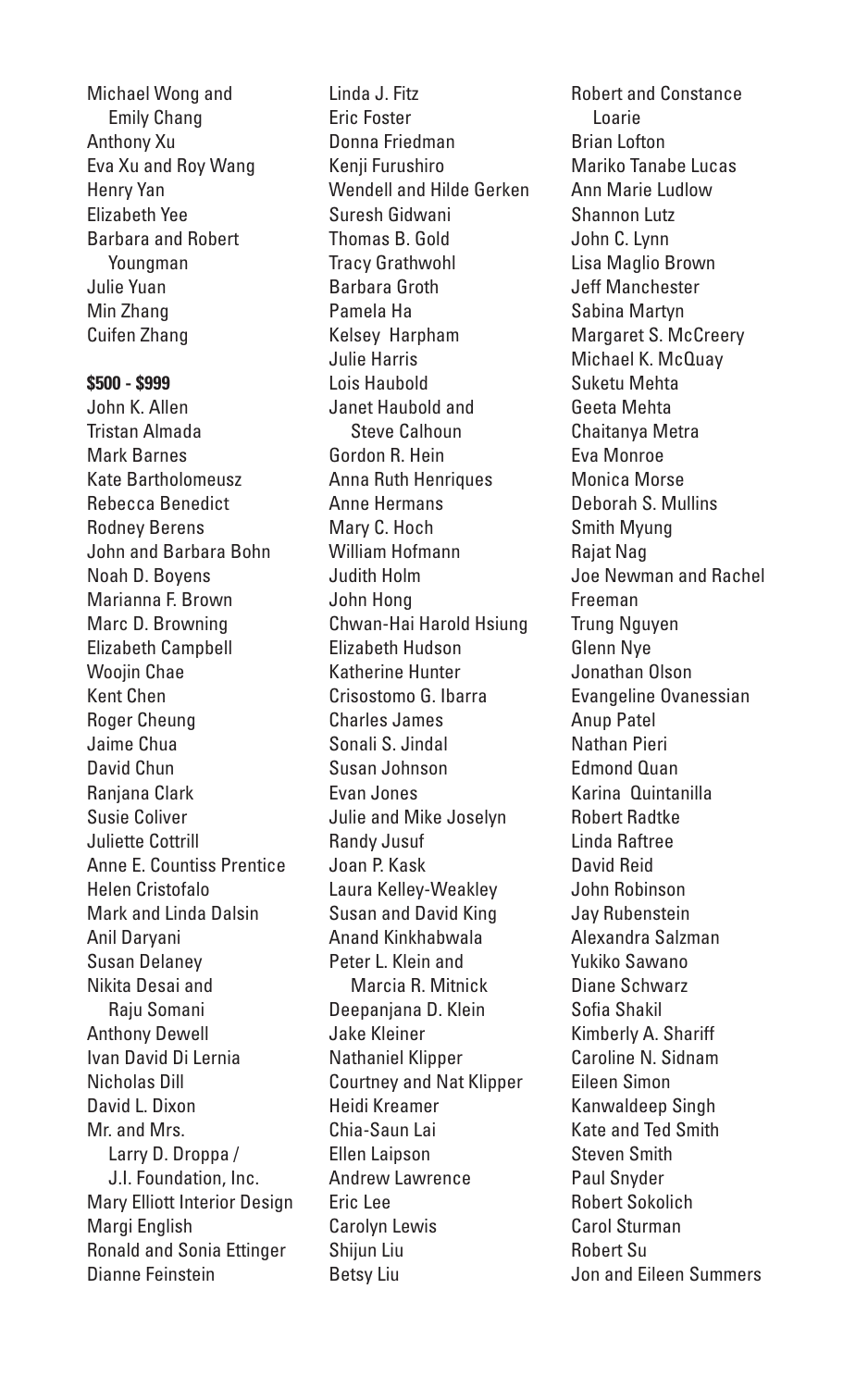Martha Sutherland Stanley Sze Sarah Taber Jean Teillon Fred Teillon Kirk Tompkins Christina Tse Clare Tweedy McMorris Gregory Vaisberg Terry Vogt John and Adrienne Wafer Lorraine Weinberg Arittha Wikramanayake Lauren Williams Elizabeth Wilson Diana Won Santi Wong Esther Wong Tania Wright and Peter Wright Ashley Wu Wayne Xia Amy Yan Yuelin Yang Marwan Younes Nancy Yuan Joshua M. Zachariah Aspasia Zoumas

#### **\$1 - \$499**

Maricor Abao Patricia Abate Smita Abbi Darian Ablon Anna Achilles Walter and Maria Luiza Adamson Gabriella Adia Connor Adsit Stephanie Agbu Shir Aharon Tanvir Ahmad Karan Ahooja Tania Ahuja Jacquelyn Aker David Albert Sylvia R. Alexander John Almendarez Diana K. Alvord Patrick J. Alwell

Xiaobo An Anu Anand Sudha Ananthakrishnan Aish Anantharamakrishnan Lucy Anda Hali Anderson Lauren C. Anderson Kathryn Anderson Alberto Aparicio Renata Arianingtyas William Armbruster Michael Aron Sunil Arora Sameer Arora Matthew Arroz Patrick Arsenault Christina Asquith Anjali Assomull Kow Atta-Mensah Frankie Aurellano Reena Aurellano Paul Austin Alana and Andrew Axelrod Phway Aye Burnell Ayers Bianca Azmi Jennifer Bai John Bailey Paula Bailey Tega Bainbridge George Baker and Lauren **Jennings** Anthony Balletto Samuel Baltz Nicole Banas Kevin Banh Anna P. Bantug-Herrera Diane Barker Kyle Barker Trish Barrett J Barroga Ava Barsbold Natasha Beale Casey Beck Stephane Bedat Katelyn Beddall Melanie Beddall Bhanu Bedi Christina Beechert Janet Dewart Bell

Morgan Belveal Megan Bengyak Jennifer Bernasconi Ashley Berry Jocelyn Bertovich Ardith M. Betts Ashish Bhatia Tania Bhattacharya Avijit Bhunia ChaCha Bibingka Elaine Binger Patricia Biron Bobby Biswal Eric Bjornlund Gavin Blair Joe Blaylock Ben Block Gretchen Bloom Patricia Bloom Lili Blumenberg Nancy Boccuzzi Nancy Bodurtha Lawrence and Joyce Bohan John and Barbara Bohn Lorraine Boissoneault Kerry L Bonner Tanya Bonte Jenna Booth Lisa Boquiren Saikat Bose Jessica Bowers Ryan Box Nick Bradley John J. Brandon Alexis Bravo Susan and James Breece Alice Breitmeyer Ryan Brenner Susan Bresney Andrew Brock Caroline R. Brown Marla Brown Ryan Brown Malcolm and Sarah Brownlee Skylar Brummett Andy Bryant Noreen Buckfire Jennifer Bui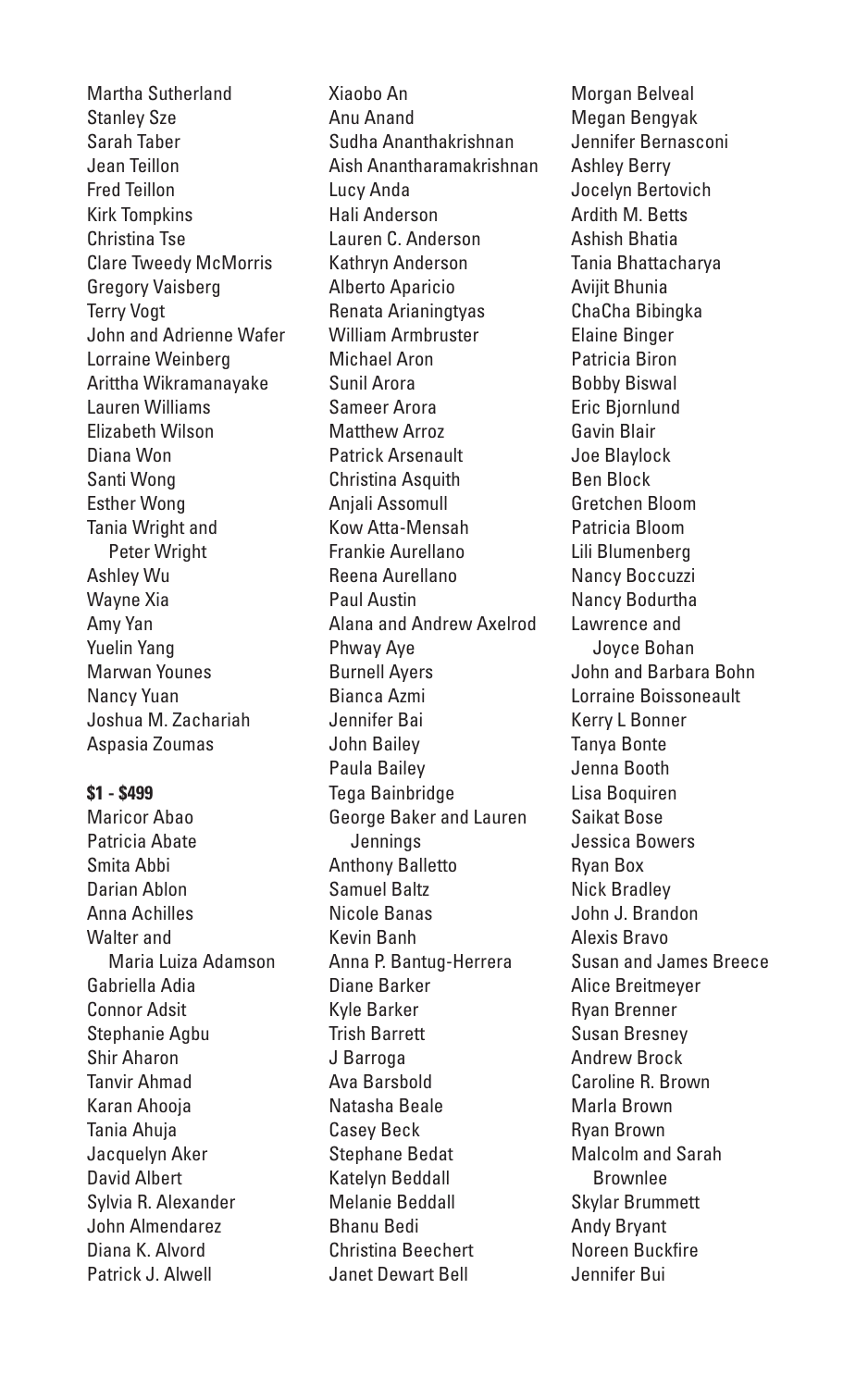Deirdre Bullard Christine Bunnell Daniel Burge Jennifer Burns Jeremy Busacca Robin Bush Jennifer L. Butz Sophia Buxton Peter Byers Paige Byrne Erika Byrnes Keith Byron Ellie Cachette Louis Caditz-Peck Charles Cai Xiaoyi Cai David Calcagno Alexander and Cornelia Calhoun Tarikh Campbell Christopher Campbell Florence Candel Janice Cannan Corey Cao Yuan Cao Eric Cappello Brandon Carlopoli Mary Jean Caro Melissa Cast-Brede Mary Lou Castellanos Elin Cate Sapna Chadha Kelsey Chan Allister Chan Christine Chan Janice Chan Stacie Chan Sahani Chandraratna Pramoth Chandrika Vivian Chang Annabel R. Chang Vincent Chang Nicholas Chang Yusup Chang Samantha Chang Camille Chapman Caroline E. Chapman Margaux Charmey Krush Chavan Lawrence Chen

Jindong Chen Jeffrey Chen Yvonne Chen Eric T. Chen Juliet Chen Zinan Chen Lucas Chen George Cheng Henry K. Cheng Pauline Cheng Josh Cheung Caroline Chia Denise Chiang Peter Chiang Sharat Chikkerur Ken Chin Paul Chiou Alan Chiu Darlene Chiu-Bryant Allison Chock Stephen Christian Ginny Chung Connie Chung David Ciciora Maria Roda Cisnero Allie Clagett Josh Clausman Theresa Cleary Carmen Clemsic Andrew Clerico Nicolas Cleveland Henri and Court Clinch Janel Clinch Hannah Cobin Joseph and Lisa Cochran Gideon Cohn Lorna Colarusso Bethany Cole Erin Collins Peter Collins Kristin Colombano Julio Colon-Marcano Kris Colt Jennifer Commander Alison Conner Jessica Cordero Michael J. Coren Rachel Cornes Brian Cota Samuel Crisanto

Donna M. Cronin Ian Cronin Boshen Cui Rahul Culas Gabriel N. Custodio Rebecca Czochor Sofia Dada Marisa Dadap-Wilson Midnight DaDog Andrea Danforth Khiem Dang Chi Dang Olivia Dang Lawrence Danter Nanditha Das Santwana Dasgupta Subhajit Dasgupta Maureen David Stephanie Davis Dylan Davis Isaac Davis Gabriel De Almeida Eduardo de Leon Eric De Leon Garcia Jennifer De Lotto Roger DeBlanck Christian Decker Melinda Delis Cat Delos Santos Jon Denny Elnaz Derakhshandehpour Rahul Devnani Priya Dhanani Jacqueline Dibello Cristina DiCocco Michael DiGregorio Heidell Dimaapi Yuan Ding Sherri Dipietro Beth Ann Ditkoff Benjamin Dizard Bieu Do Hung T. Do Claudia Do Vinh Doan Jeffrey Dobrinsky Sasha Dofflemeyer Nirva Dogramaciyan Brauna Doidge Roger S. Dong and Lai Chu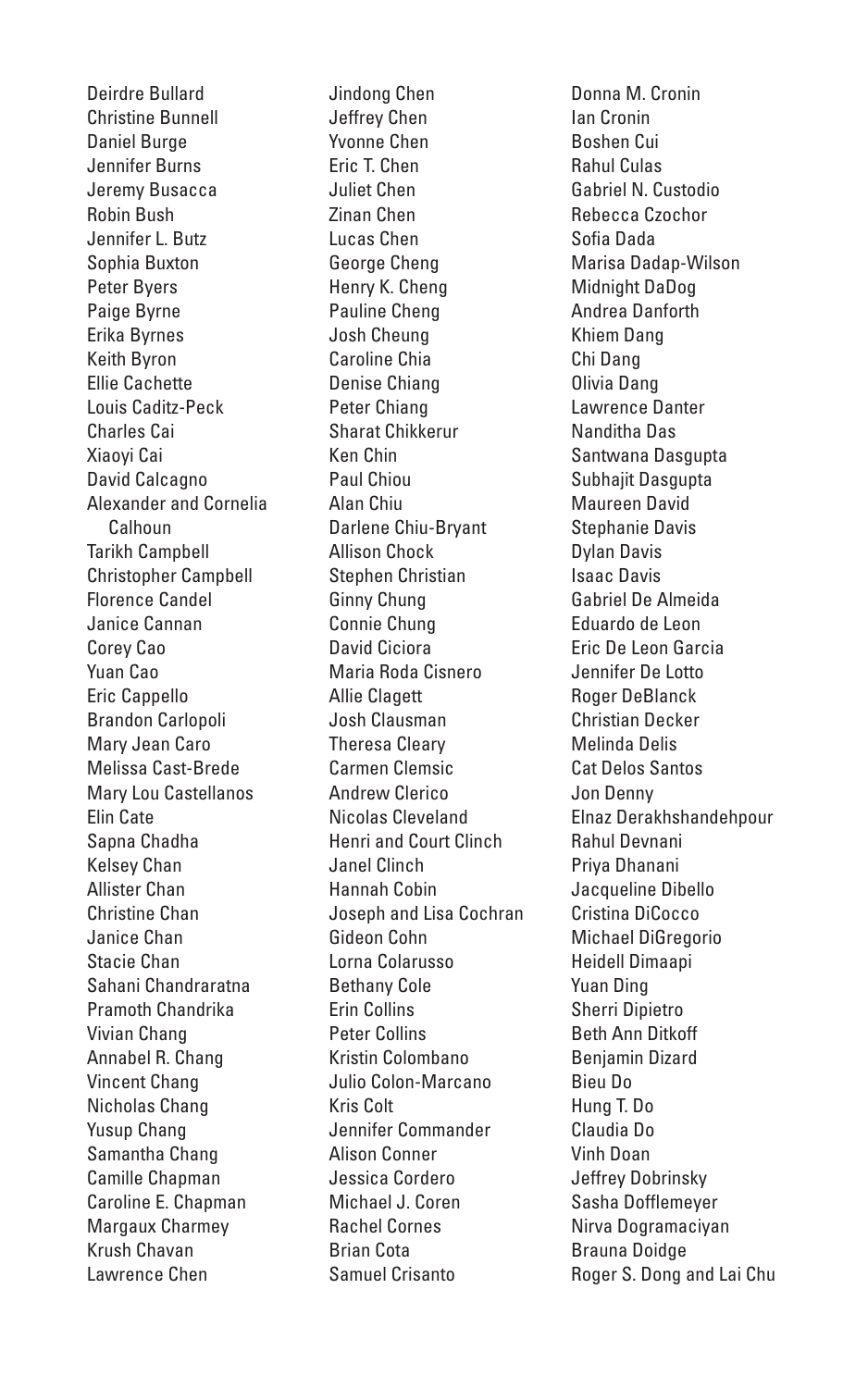Christy-Dong Nicole Onderdonk and Timothy Dooley Jamie Doyle James M. Drake Christine Drinan Marsha Dubrow Omar Dufreny Edward C. DuMont Peter Dziuban Daniel East Antoinette Eckman David Eckstein Christine Enciso Shirley Eng James Engle Anusha Entezari Michael Epstein Shlomo Erlich Margot Paul Ernst Frederick Esch Alex Espique Katherine Essman Abhiram Eswaran Tom Euid John and Deborah Evangelakos Lani Evans Tanyella Evans Akeema Evans Eric Evanter Doug Fagan Mark Fagerburg Jannik Fahlisch Michael G. Fairley Brian Falciglia Frank Falco Eric Fang Zohana Farooq Curtis Farrar and Carol J. Lancaster Amelia Felker Douglas Felt Christopher Fenimore Dyan Ferguson Clayton Ferguson Diana Fernandez Eleanore Fernandez Mica Fidler Elliot Field

Jessica Figueroa Jonathon Fine Jonathan J. Finer Regina Finuliar Aaron Fischer Justine Fisher Shelley Fishkin Thomas Fitzpatrick Jo Flint Karin Flood Melissa Fontaine Laura Forni Kevin Foster Sonny Franslay Gayla Freeman Alma Freeman Abigail Friedman Joshua Friedman Julie Fry Katherine S. Fry Jane Fuller Tina Fun Yun H Fun Griselda Gabriele Susan Gajewski Kenneth Galan Graciela Garcia Diaz Robin Garner Katharine Garvin Jesse Geiger Carl Gerlach Daniele Gershon Suzanne and Richard Gerson Raha Ghassemi John Gibbons Godfrey Gill Katie Gilligan Claudia Gilman Eisenbaum Emily Glassman Erin Glenn David Goehring Dorothy Goldman Alistair N. Goodman Ashley Goodspeed Harrison Gordon Ryan Gormley Kimberly Gould Tim Graczewski Maya Grant

Geoff Grant Michael Gray Alexander Gray Erin Greb Elizabeth Green Andrew Greier Kenneth Greiner Linda Greub Nicholas Grover Tess Gruenstein Theresa Guevara Maria Guirguis Gregory Gullette K A Lawrence Gunatilaka Alan Guo Drishti Gupta Lance Guthrie and Daniel Hanson Eileen Gutschmidt Caroline H. Haakenson Imran Habib Robert Habib Tara Hakim Jerome Hamlin Meg A. Handler Seng Hang Nathan Hanna Jeannette Hanowsky Izumi Hara Joji Hara Hannah Harasaki Bryan Hardacker Carol Hardenburg Amber Harkiewicz Joseph Harrington Alexandra Harris Layo Harris Goutham Harsha Corey Hart Maureen Hasib Wendy Hassan Randy Hastings Alissa Hatch William Haubold Patricia Haubold Madeleine Hazen Menglong He Adam Hearn Erin Heide John Held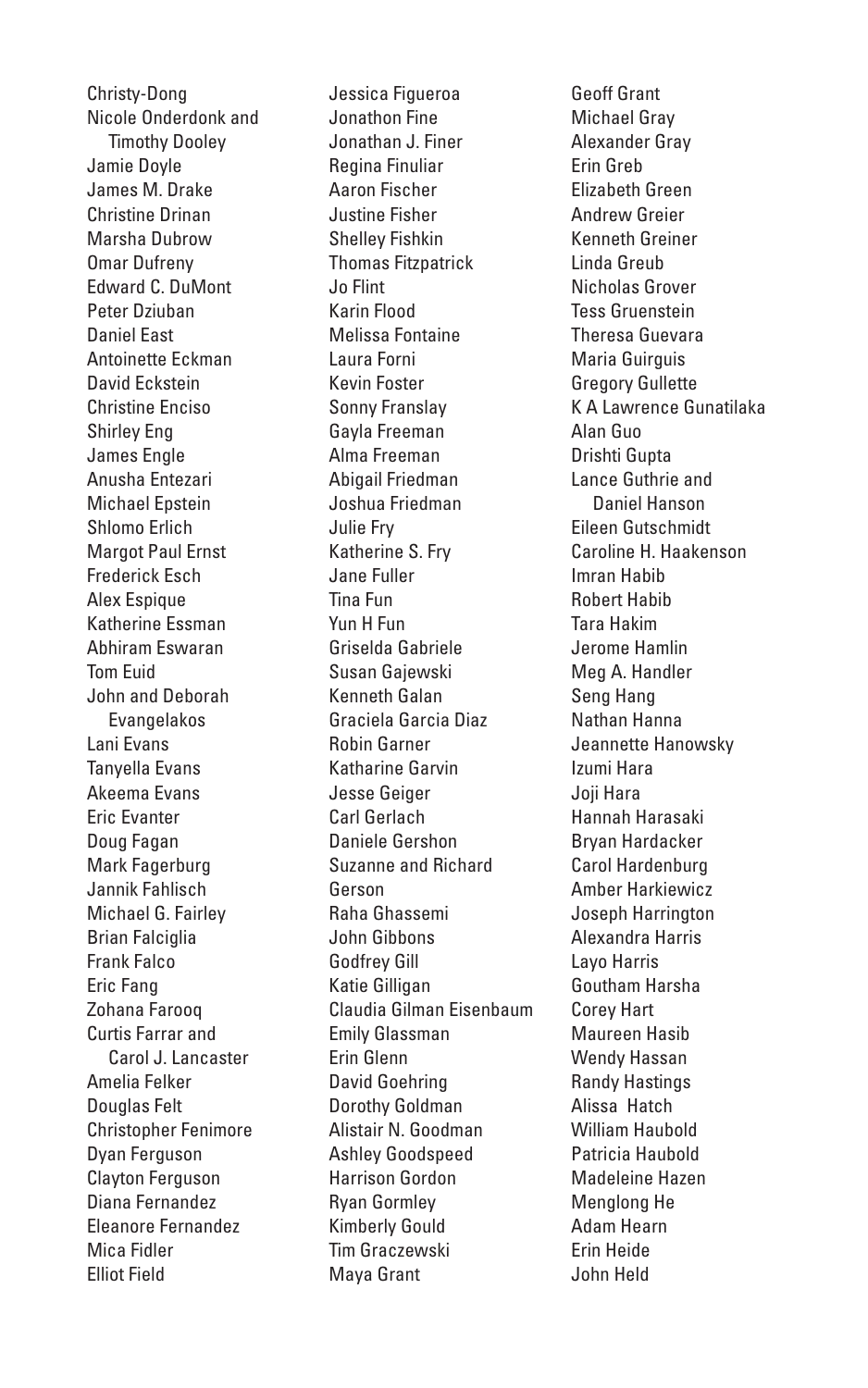Denise Held Peter Henninger Blake Henry David Herbst Evan Herlihy Christian G. Hernandez Anne Herrera Megan Herron Klas H. Hesselman Harshi Hettige Tilaka Hettige Jonny Hinkley Jonah Hiraoka Louisa Ho Allison Ho Le Chern Ho Mary T. Hoang Aida Hodzic Abi Hoffman Denise Hoffner Alicia Holcroft Doug Hollin Beth Holly Jodi B. Holzband Melody Hom Ernest Hopkins Dede Horowicz Yonghao Hou Sunny Hou Travis Houg Gay Houghtaling Peter Hsu Jedidiah Hsu Vivienne Hsu Chris Huang Lilly Huang Tengfei Huang Jimmy Huang Shirley Huang Maureen Hudak Phil Huge SeHwa Humphreys David Hunter Deke Huntley Susan Hutt David Huynh Roland Hwang Katherine Hyde Hallie Iglehart Natsuko Ikeda

Ahamed Ismail Ivan Ivanov Aranya Jain Arjun Jain Aniket Jain Monica Jain William Jakel Elsie Jamilla Cadambi Janardhan Ajay Jassal Monica Jasty Patricia Jay Sharada Jayagopal Erin Jenkins David Jeon Ximei Jin Nadhapreuk Jirasarunya Fran Johns Kevin Johnson Alan Jones Veronica Jones Lynn Jones Colin Jones Tommy C. Jones Melwin Jose Nivedita Joshi Kamal Joshi Emma Jost-Price Howard Joyce Ruth Juni Jamie Juni Jennifer Juo Aditya Kale Bina Kalola Golnaz Kamalinia Yu Kaneko Helen Kang Kate A. Kaplan Jena Karim Vasyl Karkhut Amanda Karlin Eiji Kasutani Tali Katz Joelle Kaufman Junichi Kawai Farrukh Kazi Joyce Keefe Heidi Keller Nancy Kelly Shaun Kempenich

Scott Kereiakes Jack M. Kessler Landon Key Sorouch Kherad Dararath Khon Judi R. Kilachand Do Hee Kim Julie Kim Mina Kim Ann Kim Sarah Kim Christopher Kirkland Matthew Kishpaugh Hilda Kissane Lola Klug Manon Knoertzer Mark Koenig JoHannah Kohl Kathleen Kohl Lisa Kohl Nikita Koluko Christine Kong Anne Marie Kornbluh Toshihide Kotake Jimmy Kou Katlin Kowalkowski Magen Krage Sharada Krishnamurthy Henry V Krokosky, Jr Kaitlin Kuan Sheri Kuehl Padmanabh Kulkarni Manisha Kunala Roger Kuo Lily Kuo Basia Kwiatkowska Ritica Lacoul Susan Lai Olga Lakubets Terence Lam and Linda Yu Lam Laura Lambert Yazmin Lancaster Raphael Landaverde William Lanneaux Dasha Larios Angela Eng Larkin Albert Lau Wilson Lau Sandra Lautier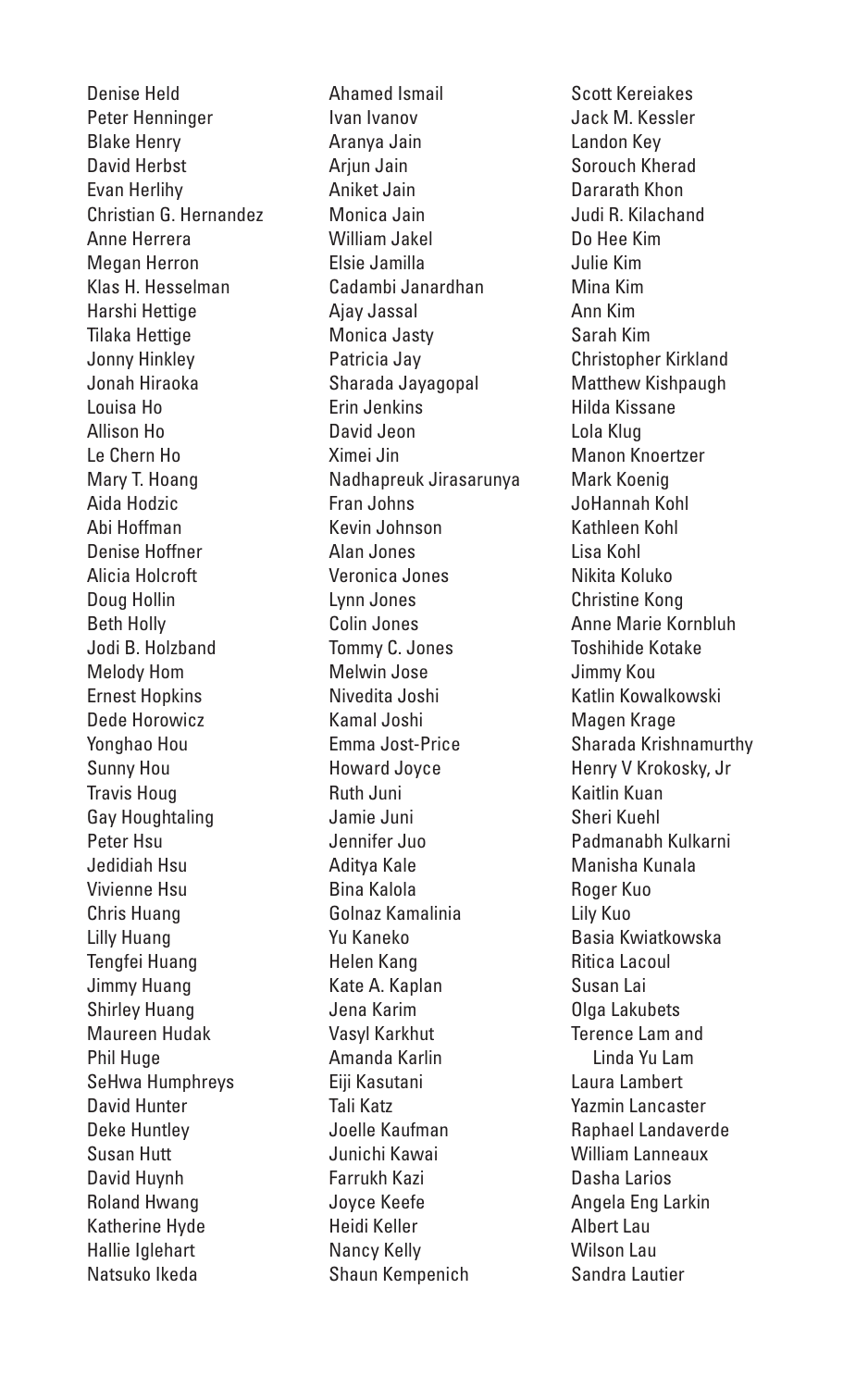Lyndsey and Austin Laverty Joshua Lay Cuong Le Katalina Le Orchid Lee Monica Lee J. Lee Diana Lee Kyung-sook Lee Sharon Lee Steven Lee Elaine Lee Janet Lee Zhi Zhong Lee Tony Lee Isaiah LeGare Peter Legge Emilia Lehmonen Debora Lehrer Elizabeth Leiter Elizabeth Lemberg Michael Lenneman Georgios Lentzas Jonathan Lesinski Katrina Leung Robert Levine Joseph LeVine Joshua Levine Qi Li Zhiwei Li Kristin Lieber Alison Lieberman Rosemarie and Jeremy Lieberman Melvin Lim Eun-young Lim Katherine Lim Jayke Lim Victoria Limary Changhui Lin Daby Lin Chelsea Lin Jenny Lin Joel Lin Meloney Lindberg May Ling Harold Liss Lisa Lister Lydia Liu

Chenkai Liu Janet Liu Qinghua Liu Charlotte Lloyd Joseph Lombardi Daria Long Ken Long Domenic Longarini Hector Lopez Nathalie Lopez Del Valle Brian Loring Herman Luk Juana Lum Joyce Lum Rafael Lumanlan Monica Lund Paul Luong Roman Lutz Scott Luu Yvonne Luu Chiara Luu David Luu Shirley Luu Jazlyn Luu Bernice Q. Ly Carol and John Lyden William Lyons Zack Lyu John Maa Peter Maa Heather MacClelland Susan MacLaury Joshua Madamba Rishi Madhok Allysa N. Magat Drew Magiera Christopher Magoon Janhavi Mahajan Emery Major Sara Malakoff Mo Malekshahi Aditya Malhotra Priya Mani Samita Mannapperuma Lynn Manning Xia Mao Emily Margulis Suzanna Martin Christen Martosella Arvind Mathur

Risa Matsumoto George Matthews Susan Matusan Liam Mayclem Jacquelyn Mayfield Polly H. McCall Anne McClain Jayme McDaniel Drew T. McGeary Sharon Mclaughlin Kevin McNiel Kiley McPeek Sapna A. Mehta Bonnie Melville and Dan Terlouw Sheena Melwani Teresa E. Meuer Donald and Virginia Meyer David Meyerson Joan Michaels Nicholas Milby Therese Miller Gwen Miller Marcelite Miller Jane Miller Chai Celia Milnes Gaskell Alicia Miro Chandrakant Mistry Wyatt Mitchell Olivia Mittak Norashikin MM Bhavika Modi Kenneth Mofford Kavya Mohankumar Chelsea Mohs Anna Mok Marceliano Monato Jean Montag Jeff Montag Melanie Montag Annabel V. Montout Joan Moon Melanie Moore Jenifer Moore Kendall Moore Neil Morgan John G. Mori and Adela Tan Mori Shannon Moxley Chintan Muchhala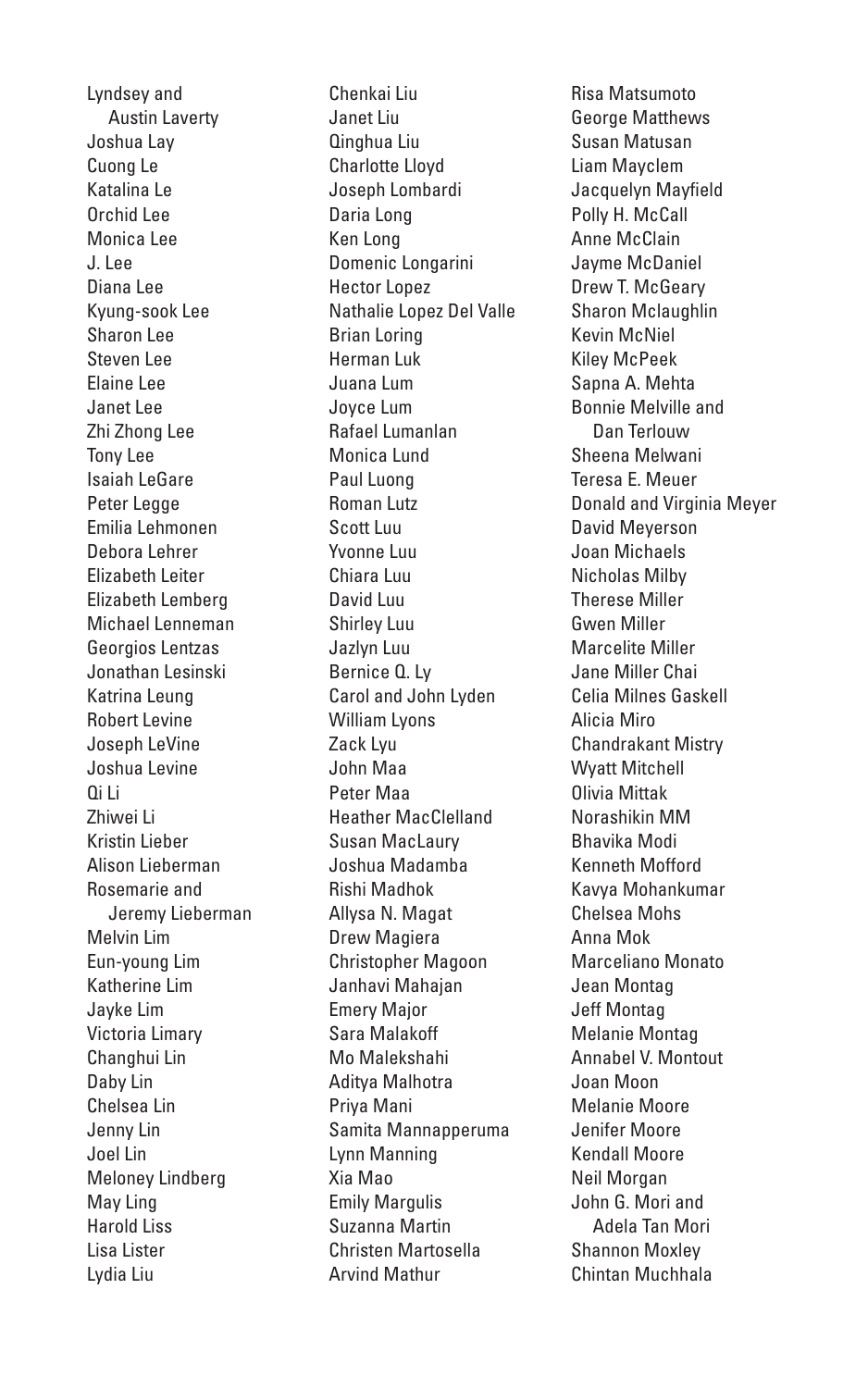Dan and Dimity Mueller Christine Mueller Molly Mueller Gary Mukai Georgia Mullins Manpreet Mundi Francis Mundo Betty Murphy Mary B. Murphy Douglas P. Murray and Peggy Blumenthal Jaemin Na Daisuke Nakada Meghan Nalbo Sameera Namazi David Nascimento Angelique Navarro Sachit Nayak Deepa Neary John M. Nees Ashley Neff Amy Nelson Nick Neuman Patrick F. Nevins Lauren New Mark Newton Chandelle K. Ng Dan Nguy Thanh Nguyen Matthew Nguyen Han Nguyen Tri Nguyen Lan Nguyen Viet Nguyen Xuan Nguyen Ben Nguyen Linh Nguyen Tiffany L. Nguyen Adam Nguyen Suzanne Nguyen Tieumi Nguyen Gabrielle Nguyen Simon Nielsen Laurie Niles Michael Nivens Shaquil Njovens Hiroyuki Nomura Emily Novia Abbey Novia James Oakley

John O'Brien Francisca Ochoa Carolyn O'Donnell Laurie L. O'Dwyer Harry Oei Amanda O'Keeffe Stephen Okker Yuri Okumura Brian Oldag Jennifer O'Neal Janice Ong Sirena Ong William M. Orr Jennifer Orr Kayla Ortega Michael Ortiz Theany Ouk Peter Overholser Steven Parad Isabelle Parenti Enesa Paric Purvi Parikh Yuna Park Lydia Parnell Lucy Parrish Dalina Patel Dave Patterson Riley Payne Kate Peachway and Josh Deinstag Narindra Peaks Mary C. Pearl Theresa Pearson Janelle Pederson Shaaretha Pelly Jennifer Pen Mitzi Perdue Debra Perez Jhuan Perez Shirley Perez Ochoa Andrew Perlman Jim and Heather Perlmutter Daniel Perlmutter Thelma N. Peroff Marla Persky Zack Petchell Andrew Peters Erin Pettigrew Christiana Pettit

Oliver Petzold Paige Pfeiffer Kimberly Pham Jade Phan Kim-Linh Phan Dan Piech Smita Pillai Peterken Pinzon Gian Pinzon Anne Pirozzi Aileen Poffenberger Andrew Pohly Claire Pollioni Jennifer Pomroy Douglas Ponisi Mary Jo Potter Prashant Prajapati Smriti Pramanick Nicole Preisig Jonathan Price Amy Putman Caroline Putnam Jack Qian Julianne Quinto Arlene Rabuy Alan Raby Nergi Rahardi Anjana Rajan Joanne K. Rakov Veena Ramaswamy Tharuvai Ramesh Cruz Ramirez Amna Rana Merrill Randol R. Sean Randolph Janani Ranganathan Vera Ranola Ashvini Rao Rachel Rath Ashok Rathi Nikhita M. Razdan Carol W. Reade Jessy Reaves David Rees Allan Rego Patrick Reichert Kristofer Reierson John B. Reinhardt Soma Rench Renee Renouf Hall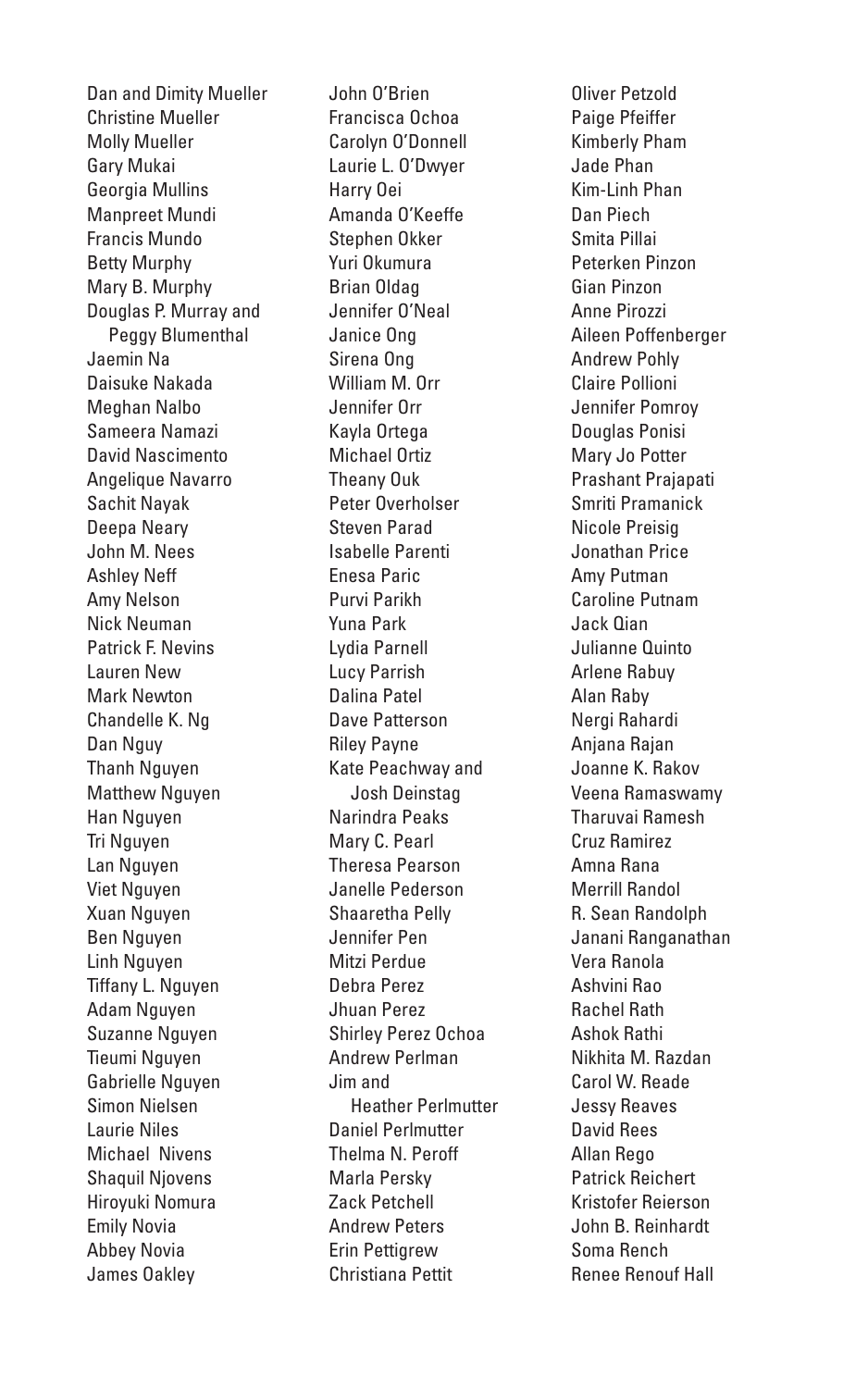Totti Renvall Anthony Reyes Jr Mary Reynolds John Reynolds Julia Reynolds Jane Rhee Julian C. Rhoads Alexandria Richart Owen Robb Janet M. Roberts James Rockett Wendy Rockett Vickie Rod Tito Rodi Barbara Rodriguez Sarah Rose Louise Rose Joanna Rosenberg Spencer Roux Qin Ruan April Rutherford Susan Ruttman Renee Rux Heidi Ryan Kierstan Ryan Steven Sabotta Jennifer Sachire Stephen Sacks and Laura Waitzman Sacks Yaakov Sadan Yogeswari Saddanathan Veronique Salze-Lozac'h Omkar Sambhus John Sampson Gregory Sanchez Guneet Sandhu Jeannette Sanger Stefan Sanguyo Amla Saraf Anil Sarda Peter Sargen Pratishruti Sarkar Ruth Sarlin Russell Sarmiento Ryan Sarmiento Sara Saulcy Zachary Savidge Sarah Sawyer Bushra Sayed-Ganguly Nikki Sayres

Juanita F. Sayres Jennifer Schimmel Erich F. Schimps Cara and Charles Schirrmeister George Schlenk James Schlick Mark R. Schmitz Skip Schneider and Brian C. Winsor David and Linda Schneider Breanna Schultz Ryan Schumacher Regan Schutte Hannah Schwarz Lisa Schweikert Mary E. Scott Lindon Seed Lauren Seo Ari Serim Kristine Servando Partha Seshaiah Daniel Setiady Richard Seto Mark Severs Mike Sewell Gemma Shadid Rohan Shah Joseph Shapiro Eleanor Sharkey Anjum Sharma Mousmi Sharma Jessica Sharp Amory H. Sharpe Wen Shaw Aadik Shekar Hong Sheng Rory Shields Jane Shim Sally Shin Hiroshi Shinn Mariel Sholem Arusha Siddiqa Mark Sidel Tiffany Silverstein Adriana Simmons Anne Simmons Tasha Sims Nikita Singh Simreena Singh

Daniel Sipprelle Laura Sitea Aneta Siwiec Scott Slayton Jane Sloane Lorenzo Smith Jessica Smith Michael Smith Clara Soh Josef Sokolovsky Lunita Solita Raju Somani Ashley Soong Chung-Wai Soong and Noam Cook Arleen Spangler Richard Spata Christina Spellman Traci Splane Katherine Springer Jordan Stalllings Birger Stamperdahl John Stanton Lauren Starr Caryn Starr-Gates Kimberly Steed Panayiotis Stevis David Stewart Daniel Stock Jeff Stokes Victor Strama Emily Strongreen Jacqueline Stuart Michael Stueckl Priyanka Subba Mícheál Súilleabháin Kate Sukeyasu Peter H. Sullivan Haryuni Sumawijaya Angela Sun Chensi Sun Joseph Sutherland Satoko and Glenn Sweatt Kenneth W. Taber Karen Tai Ifthikar Talha Jin Wen Tan Teck Hin Tang Michele Tanigaki Rita Tanner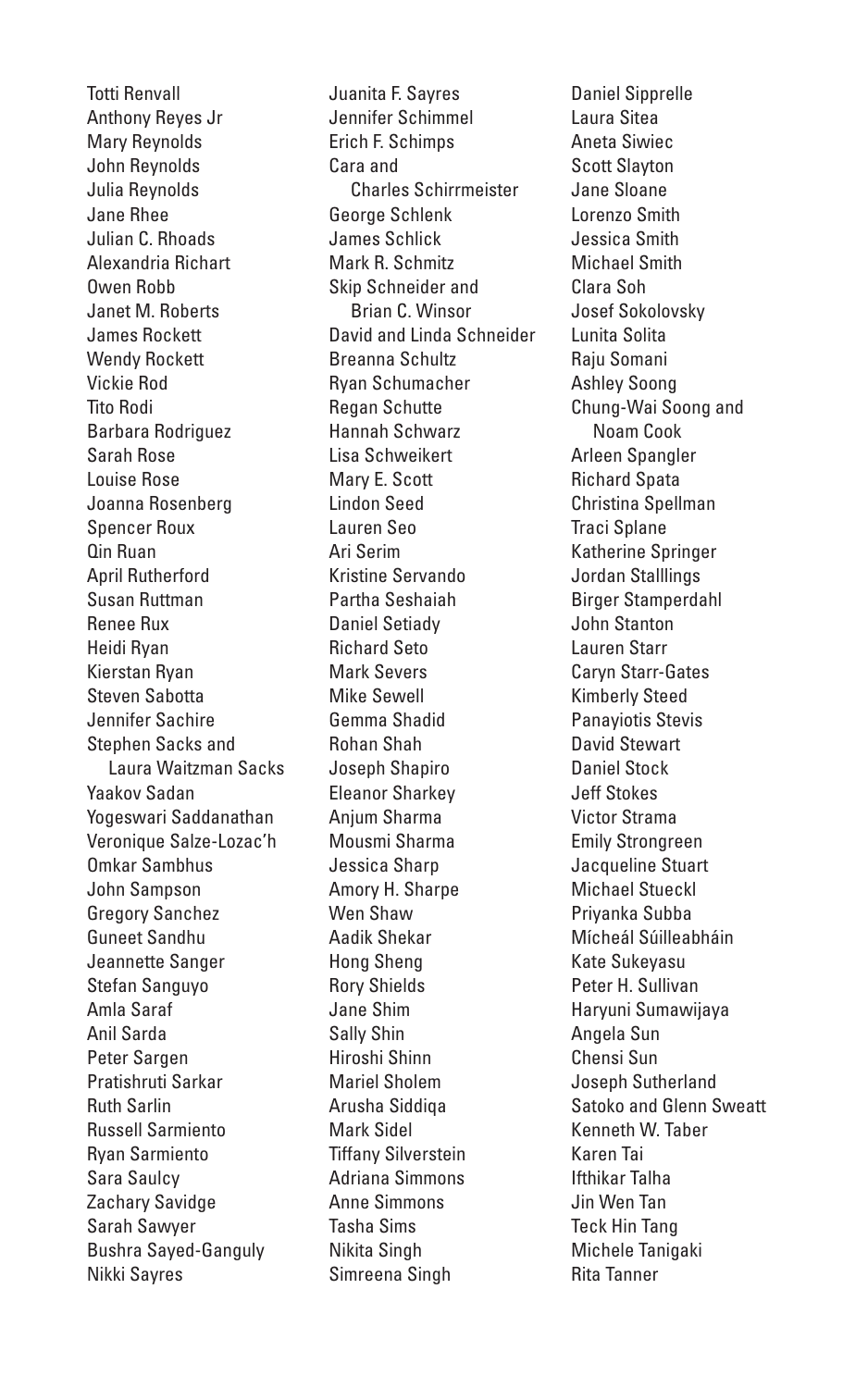Claire Tantillo Alaap Tatwawadi Susan Tavakolian Paul Taylor Jane Taylor Michelle L. Teillon Davia Temin Rita Tempel Sandy Thibault Chandararith Tho Ross Thompson Kim Thompson Danielle Thompson Harold Thornton Kylie Tien Sandra J. Tillin Christina Timane Annamaria Timofte Edward Ting Jennifer To Amy Todd Middleton Stephanie Toft Maeley Tom Adrianne Tong Viet Tong Yukiko Toyoda Harry Tran Thomas Tran Theresa Tran Amy Tran Truc Ly Tran Jessica Tribe Todd Triller Charles Trinh Benson Truong Jaclyn Tsui Edmund Tu Patricia Turbold Sara Uebelein April Ulanday Ayesha Umar Wahedi Paula Uniacke Robert Untiedt Jitendra Upadhyayula Nancy Vail James Vail Martin Vainu Irene Valdez Cynthia Van Caroline H. Van

Bannus Van Der Kloot Beverly W. Van Driver Naomi Van Vliet Hartrick Vander Ploeg Terry Vaskor Maria Vehemente Bryan C. Vien Saija Viitala Robert Vitense Robert Vogel David Vollweiler Sean and Khanh Wachob Adrienne Wafer Ariel Walborn Juliet Wallace Nan Waller Burnett Michael Waltz George Wang Henna Wang David Wang Stacy Wang Xiaofei Wang Sarah Wan and Joseph Yau Amy Warren Keiko Watanabe Brenda Watene Jonathan Watson Melissa J. Weakley Cortez Webb Chris Webbe Gloria Webster Juan Wei Helen Wei Ashley Wein Sue Ann Weinberg Sabastian Weinstien Land Weismehl Max Weng Walter and Susan Wessels Andrea Wheeler Patrick White Emare White Sharon Whitt Helen Wickert Peter Williams Jennifer Williams Jane Williams-Grube Mary Williamson Jeffrey Wilson

Karen Wilson Cranstin Wilson Christopher G. Wintrode Daniel Wolkowitz Robin N. Won Bonnie Wong Lisa Wong Curtis Wong Will Woodthorpe Leo Wong and Valerie Wu Anthony Wu Ayo Wu Emily Wu Tao Wu Qian Wu Ileana Wu Hongxia Xiong Sho Yamagishi Xiaohua Yang Joann Yang Khuluc Yang Tiffany Yang Zengkun Yang Mary I. Yarbrough Bin Ye Josephine Yee Adelia Yee Jeffrey Yergler, Ph.D. Janet Yeung Paul Yi Jina Yoon Linda Yoshino Mandy Young Jacqueline Ytuarte and Sam Garonzik Scott S. Yu Betty Yu Xing Yuan Elizabeth Yuan Philip W. Yun and Melissa A. Millsaps Brendan Zagaeski Bari Zahn Peter Zakrewski Jerome Zall Melody Zavala Abraham Zavala Benjamin Zawacki Hsin Min Zee Jieru Zeng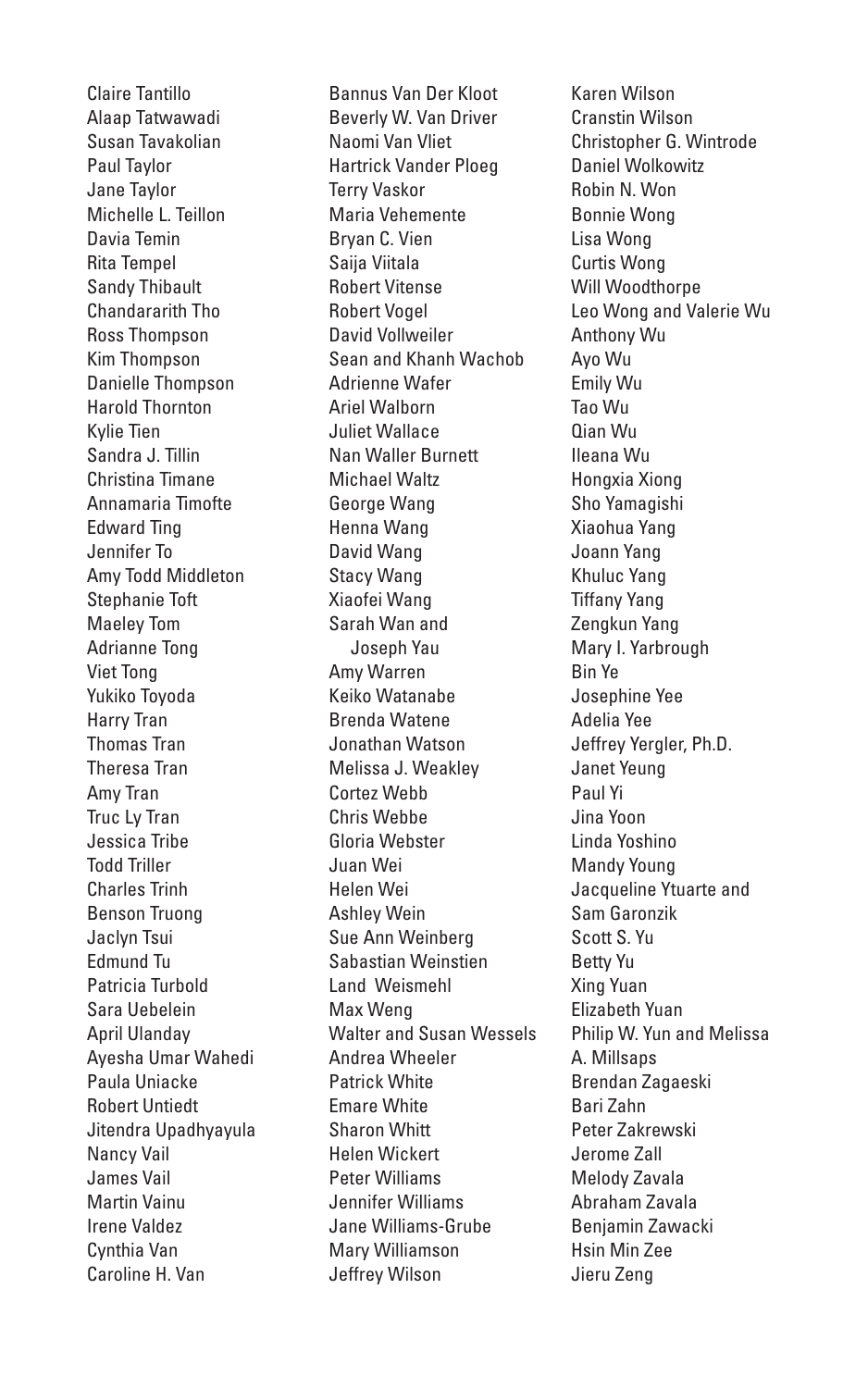Michael Zezas Qin Zhang Dennis Zhang Rui Zhang Joe Zhang Zhengyun Zhong Bohan Zhou Jessica Zhou Benjamin C. Zhu Brandon Zhuang Joe Zonenshine Mary Zurbuchen

#### CORPORATIONS, FOUNDATIONS, ORGANIZATIONS

#### **\$2,500,000+**

The David and Lucile Packard Foundation Google The Henry Luce Foundation, Inc.

#### **\$1,000,000 - \$2,499,999**

The Ford Foundation H&M Hennes and Mauritz AB Mastercard The McConnell Foundation The Rockefeller Foundation Visa International

#### **\$500,000 - \$999,999**

Carnegie Corporation of New York Climate and Land Use Alliance Climate Imperative Foundation ClimateWorks Foundation Facebook Fondation CHANEL Lorinet Foundation Mark and Thuy Barnett Foundation The Merali Foundation Modern Luxury

#### Omidyar Network

#### **\$250,000 - \$499,999**

Bank of America **Corporation** The Estée Lauder Companies Inc. GSRD Foundation Metropolitan Life Insurance Company The Moody's Foundation The Stone Family Foundation Zendesk

#### **\$100,000 - \$249,999**

The Boeing Company Center for Disaster Philanthropy Charles Schwab & Co., Inc. Chevron Corporation Coca-Cola Foundation eBay Friends of The Asia Foundation, Korea Kirkland & Ellis LLP Levi Strauss & Co. Mitsubishi UFJ Research and Consulting MoneyGram Foundation Starbucks Coffee Company Union Bank United Parcel Service

#### **\$50,000 - \$99,999** AT&T

Brayton Wilbur Foundation The Children's Investment Fund Foundation Community Chest Korea EY Gilead Sciences, Inc. Give2Asia Hansae Yes24 Foundation Johor Corporation KQED, Inc. Microsoft Corporation Morgan Stanley Wealth Management The Pew Charitable Trusts

Ploughshares Fund Pubali Bank Ltd. RYTHM Foundation Shiseido Company, Limited Smart Axiata Company Limited Vista Equity Partners

#### **\$1 - \$49,999**

Abbot Downing Abt JTA Pty Ltd **Accenture** AIG Airbnb Alaska Airlines Alexa Leigh Jewelry Alibaba Group Allegis Group, Inc. Amazon.com Inc. Amcor PLC American Endowment Foundation Apple Computer, Inc. Asian American Association at UIUC Asian Art Museum of San Francisco Asian Medical Students Association Avestria Ventures Ayco Charitable Foundation Bataan Peninsula State **University** Bawdy Beauty Behrman Communications The Benevity Community Impact Fund Bishop Blanchet High School Asian Pacific Islander Club Bohol Provincial Library & Information Center Boo Young Corporation BRAC Bravia Capital Partners, Inc. **Brightcove** The Brim Fund Burma Inc. Canterbury Consulting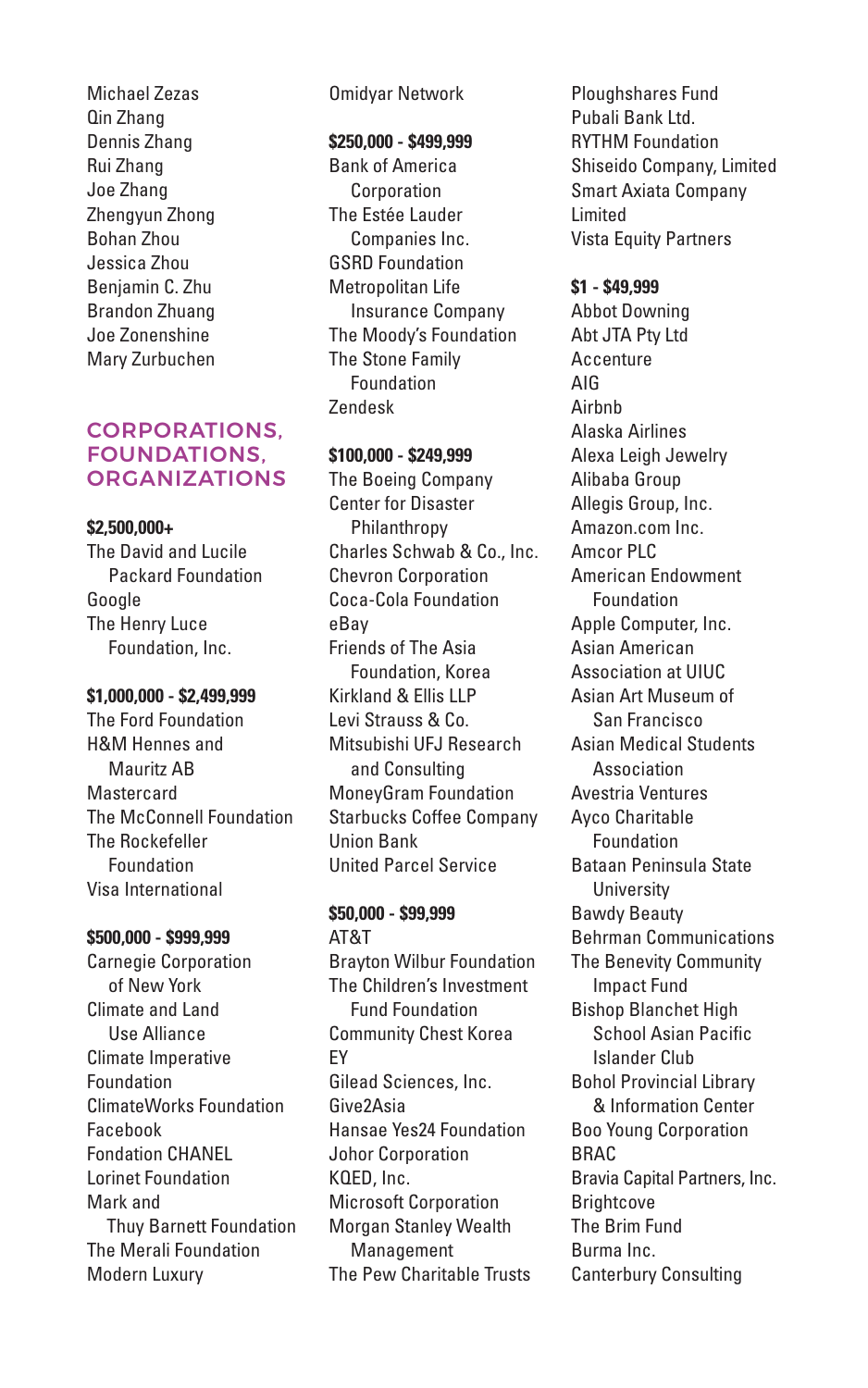Cathy and Christopher Lawrence Charitable Trust Cayenne Pepper Productions Charles & Keith Group China Guardian Auctions Co., Ltd China Live SF China Medical Board Christie's Clark Nuber The Clorox Company Connell Brothers Cornell Pi Delta Psi Course Hero Credo Cultural Vistas Datadog Davis Polk & Wardwell LLP Dayton Foundation Dell Computer Corporation Deloitte Touche Tohmatsu Limited Devex DLA Piper LLP Echo Lake Entertainment Edge Consulting LLC The Edward John and Patricia Rosenwald Foundation Equinix, Inc. European Climate Foundation Fidelity Charitable Gift Fund First Consolidated Bank Flattops Ventures, LLC Fn Lashes & Nails Fonterra Freeport-McMoRan Copper & Gold Friends of Korea Friends of the Library (Balanga City) G2 Insurance GAD Fund Georgescu Family Foundation Gilson Snow, Inc. GoFundMe

Golden State Warriors The Goldman Environmental Prize Goldman Sachs & Co. GOPIO Gorjana Jewelry H&F Gives Foundation Hafner Vineyard Hatton National Bank The Hee-Jung S. and John J. Moon Charitable Fund Heffernan Foundation Henry and Carl Trust Hess Foundation Inc. HSBC ICM Partners Imagine International Academy of North Texas Imperial College London Institute of International Education Intuit, Inc. IREX Island School J/Hadley Jewelry JA Clark Charitable Trust The Japan Society The Japan Society of No. California Japanese Chamber of Commerce John & Miyoko Davey Foundation John Keells Foundation The John L. and Sue Ann Weinberg Foundation John R and Kiendl Dauphinot Gordon Fund John Wiley & Sons, Inc. Johnson & Johnson Family of Companies Journelle JPMorgan Chase Foundation JY Law, APC KDFC Radio The Keith and Rose-Lee Reinhard Family Foundation

KiddoWear KOMPAK Korea Startup Forum Kyobo Life Insurance La Trobe University Liana Estates Liberty Mutual Insurance Company Library for All Lions Club of Kandana LogMeIn, Inc. Lotte group Making Herstory Project Makioka Foundation Mandarin Oriental New York Marian Family Foundation The Marketing Store Worldwide (Asia) Ltd. Mas Capital (Pvt) Ltd McCormick & Company McKinsey & Company, Inc. Medtronic, Inc. Metrobank Foundation, Inc. MGM Resorts International Mirchandani Foundation Mulberry Essence Foundation Netflix, Inc. Network for Good New Light New York Public Radio (WNYC) The Nguyen Family Trust Nike, Inc. Nino Finance, Inc. Nixon Peabody LLP Nomz Foods Co. Nordstrom, Inc. Organic Baby Food Shop Otis Elevator Company Pacific Century Institute Pacific Gas and Electric Company Paul, Weiss, Rifkind, Wharton & Garrison Pavé The Way PEAK Penguin Random House People's Bank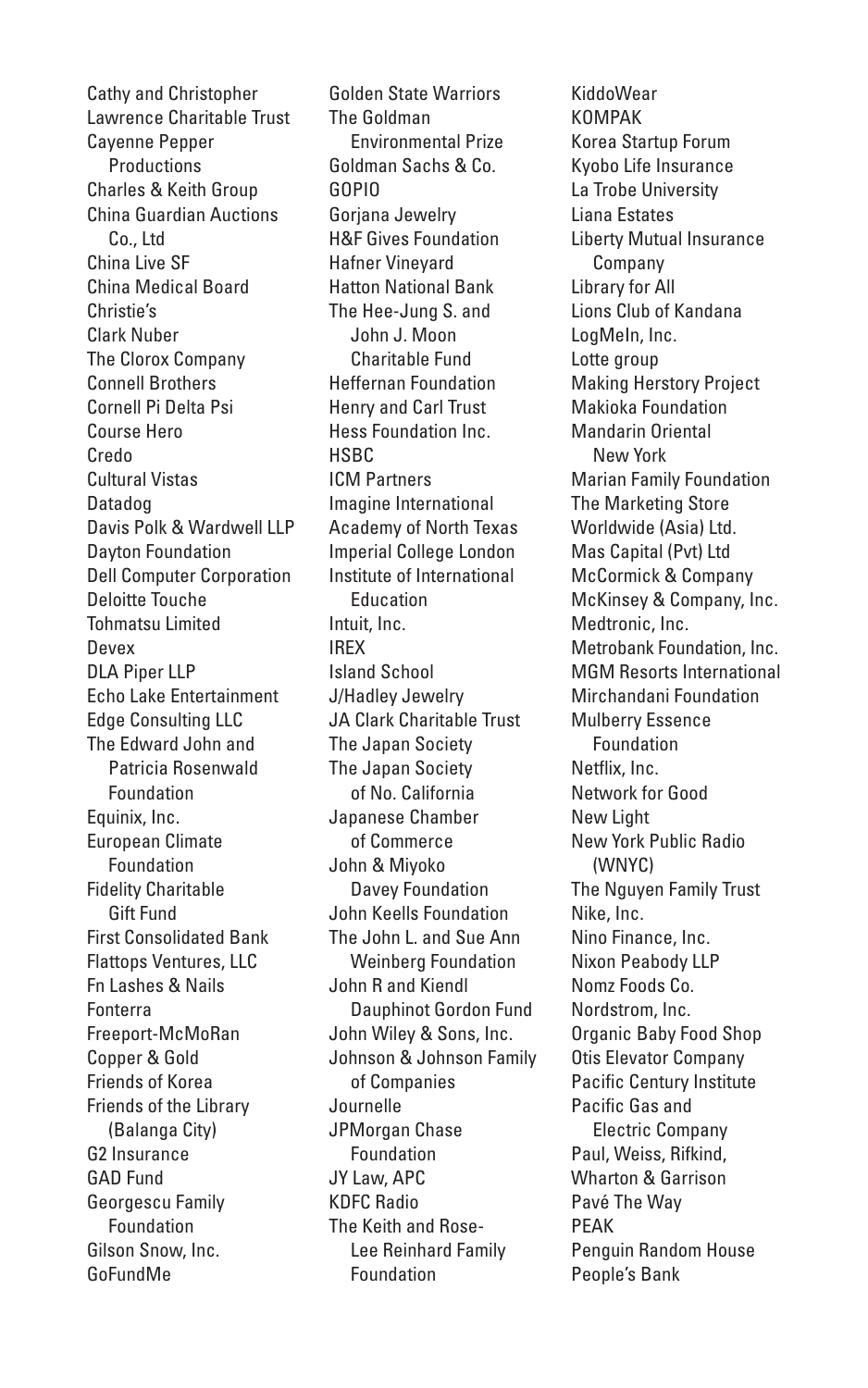Persona PR Pi Delta Psi Fraternity Incorporated Picture Show Entertainment, LLC Planate Management Group Planetary Traditions Fund PohCreation LLC Porticus Pricewaterhouse Coopers LLP Prudential PLC Rattray Kimura Foundation Red Crane Foundation The Reed Foundation **Regeneron** Pharmaceuticals Inc. Reynolds American Inc. Rhipe Limited Rhodes College Robert J. Cummins Family Foundation Rockefeller Brothers Fund Rodd & Gunn Sampath Bank PLC San Francisco Business Times The San Francisco Foundation SAP The Sasakawa Peace Foundation Schwab Charitable Fund Sember Trust Sesame Workshop Shadow Chase Running Club Shaker & Spoon Shobha Shoreline Community College SNCF (Société nationale des chemins de fer français) Society of Asian Scientists and Engineers Socola Chocolatier Southwest Airlines Co.

Squire Patton Boggs (US) LLP Sri Lanka Telecom PLC St Luke's Anglican School St. Joseph Catholic High School St. Vrain Valley Schools District Standard Insurance Company Stanford University The Starr Foundation Stephanie Astic **Productions** Stevens Society of Asian Scientists and Engineers STI Foundation The Sungkok Foundation for Journalism SuperMoon Crypto Swanee Hunt Family Foundation Taiwan Coalition Against Violence The Tang Fund Tatcha Telin - INVERGEN **Terez** Theresa Nelson & Associates Tides Tiffany & Co. Tijo Jewellery Company T-Mobile US, Inc. **Twitter** Two Sigma Investments U.S. Chamber of Commerce U.S. Intermodal Maritime Inc. U.S. Trust Corporation - Bank of America Corp. UNIFY Financial Credit Union United Way of the Bay Area UnitedHealth Group Incorporated

University of Minnesota, Associate Chapter of Pi Delta Psi USI Insurance Services Vanguard Charitable Endowment Program Varian Medical Systems Venturi Partners Viking Global Foundation Vineyard College Vivid Economics Warburg Pincus LLC Wells Fargo & Company Wells Investments Inc. Wesley College Wh 999 LLC White Mountains Insurance Group Wilbur-Ellis Company The William and Flora Hewlett Foundation World Affairs YBM YourCause, LLC Yves Ringler LLC

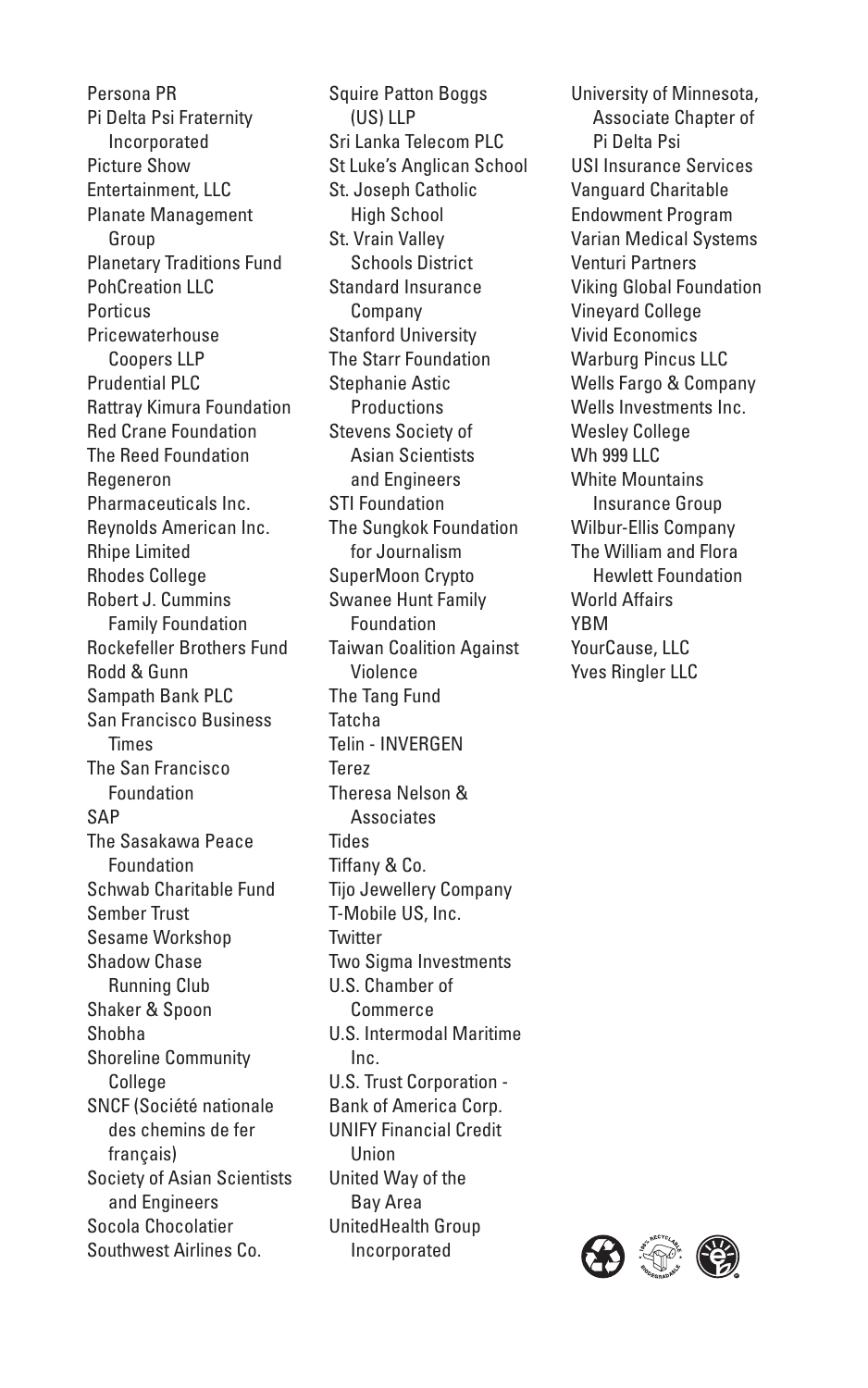

### TOTAL RAISED \$50,045,393

### NUMBER OF GIFTS 4,740

### DESIGNATION OF FUNDS BY PROGRAM

| Books for Asia/Let's Read      | 1.932.419 |           |            |
|--------------------------------|-----------|-----------|------------|
| Economic Development           |           | 6.065.133 |            |
| Environment                    |           | 6.178.086 |            |
| Governance and Law             | 1.892.838 |           |            |
| <b>International Relations</b> | 2.146.066 |           |            |
| Leadership and Exchange        |           | 5.691.891 |            |
| <b>Technology Programs</b>     |           | 4.750.375 |            |
| Women's Empowerment Program    |           |           | 12.454.667 |
| <b>Other Programs</b>          | 2.111.801 |           |            |
| <b>Country Restricted</b>      | 498.446   |           |            |
| Unrestricted                   |           | 6.210.057 |            |

### SOURCE OF FUNDS

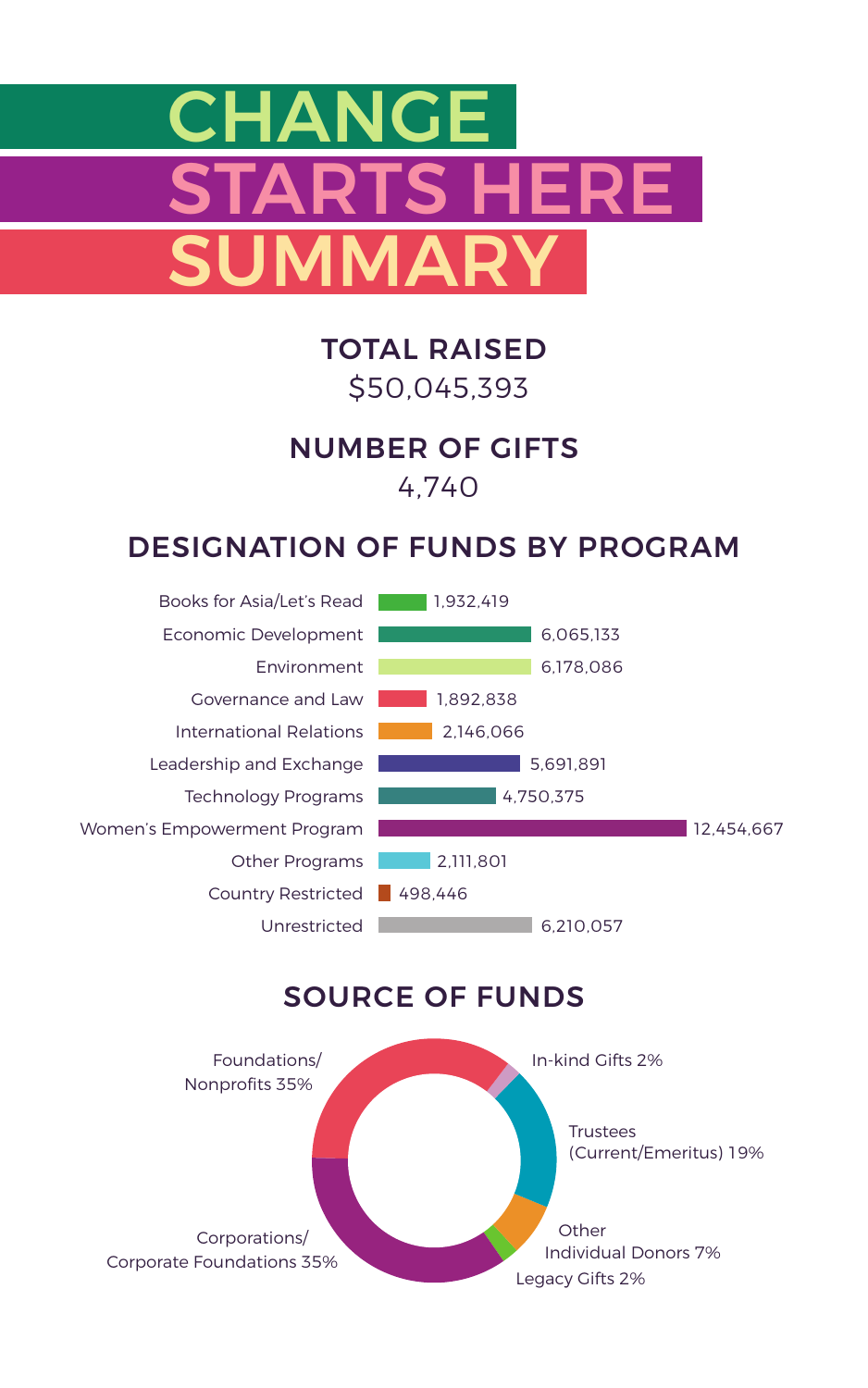